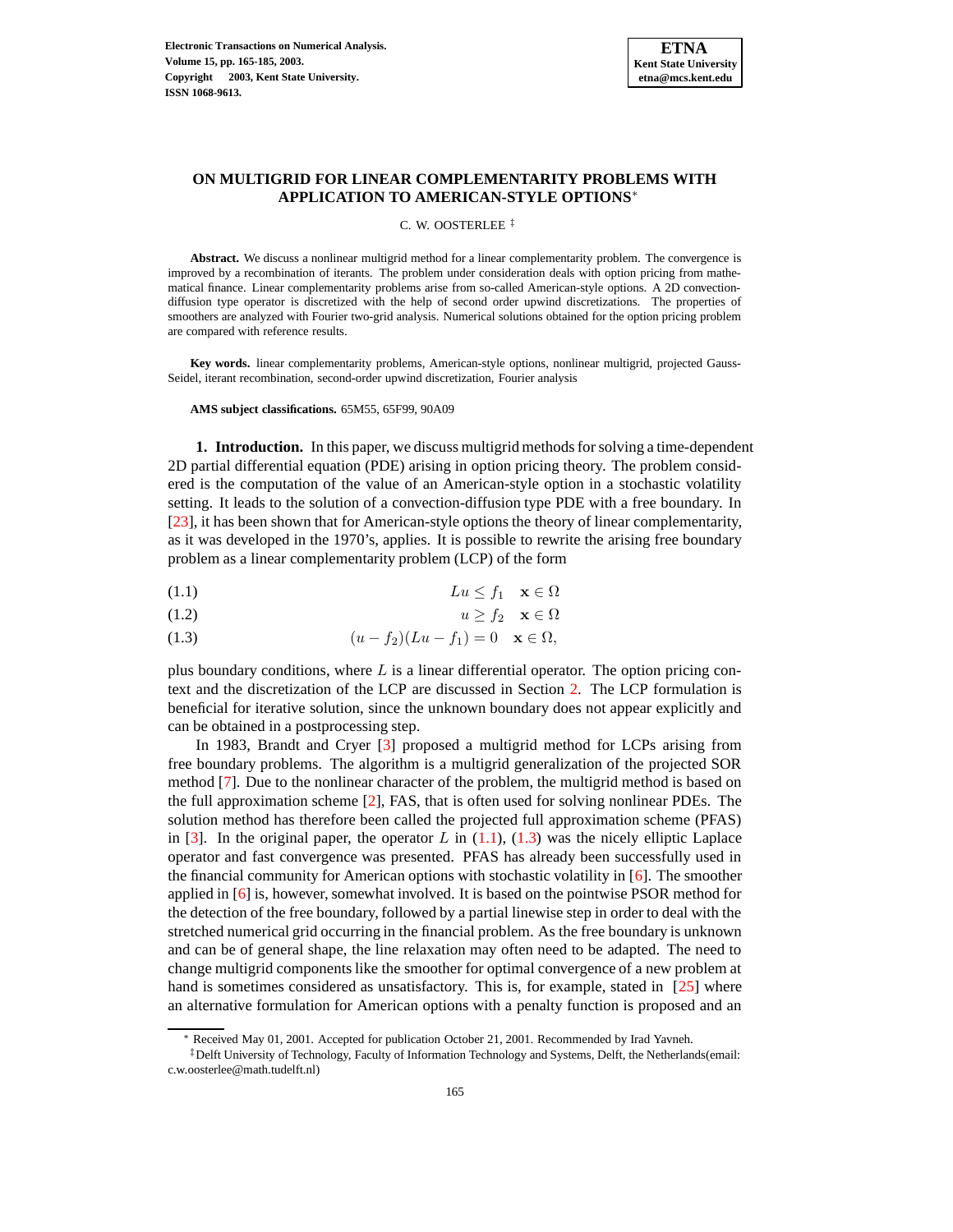ILU preconditioned CG-type solver is considered. This solver can be considered as being of "black-box" type, but it is not hierarchical.

It is our aim with this paper to give more insight into the multigrid convergence for problems from option pricing. Fourier two-grid analysis [\[19\]](#page-20-4) will be used to analyze favorable smoothers and coarse grid correction components for the discrete operator under consideration. The influence of different point- and linewise smoothers, or of under- and overrelaxation parameters can be analyzed quantitatively in this way, as presented in Section [3.2.](#page-6-0) At the same time, we introduce in Section [3](#page-6-1) some recent developments in multigrid methods to the field of LCPs, making the algorithms more robust, like overrelaxation parameters and recombination techniques.

In the discretization of the operator arising in American-style option pricing by a second order upwind scheme, different complications for optimal multigrid convergence, such as anisotropies and positive off-diagonal stencil elements in space-dependent operator coefficients, occur simultaneously. When pointwise Gauss-Seidel-type smoothing is combined with a standard coarse grid correction, certain error components may remain large. In such a situation, it is possible to choose a more expensive smoother, such as linewise relaxation or to change the coarsening procedure, for example to semi-coarsening, or to improve the convergence by a Krylov subspace acceleration. We will choose the subspace acceleration approach here.

A well-known solution approach of the latter type for *nonlinear equations* is to apply global (Newton) linearization, solve the arising linear system with a Krylov subspace method, such as the GMRES method [\[18\]](#page-20-5), and a multigrid preconditioner. This is not the approach followed in this paper. We apply to the nonlinear problems a solution method based on PFAS as the multigrid technique. The Krylov subspace acceleration can be interpreted as a technique, in which intermediate iterates are recombined in order to obtain an improved approximation, as explained in [\[20\]](#page-20-6). With this method many different nonlinear partial differential equations have been solved, see, for example, [\[19,](#page-20-4) [16\]](#page-20-7). The solver is related to the acceleration cycle presented in [\[4\]](#page-19-2). Here, we generalize this method to solving LCPs in Section [4.](#page-12-0) Numerical results are presented in Section [5.](#page-14-0)

<span id="page-1-0"></span>**2. Option basics and the Black-Scholes equation.** Research in option pricing theory concerns, among many other issues, the computation of the value of an option during the life of an option contract. A famous equation for this is the Black-Scholes partial differential equation. It represents a simple model for the values of two basic options, the so-called put option and call option.

In the case of a European *put* option, the holder of the option may *sell at the expiration date*, a prescribed time in the future, certain assets, like shares or stocks, at the exercise price. The other party of the option contract, the writer, must buy the asset, if the holder decides to sell it. In the case of a European *call* option, the holder has the right to *purchase* an asset on a certain date at a prescribed amount. The writer is then obliged to sell the asset. In this paper, we concentrate on the put option.

Options have two main uses: speculation and hedging. Whereas speculation might be well-known, hedging needs some more explanation. Let's consider a portfolio with assets and put options. If the asset price s falls, (based on the definition above) the value of a put option increases: It is possible to sell assets at the expiration date for the exercise price, although the actual price falls. The value of the portfolio therefore depends on the ratio between the number of assets and the number of put options in the portfolio. A ratio exists, which results in no movement in the value of the portfolio. This ratio is instantaneously risk-free. Hedging means here reducing risk (for example against falling asset prices) by combining options with assets in a portfolio.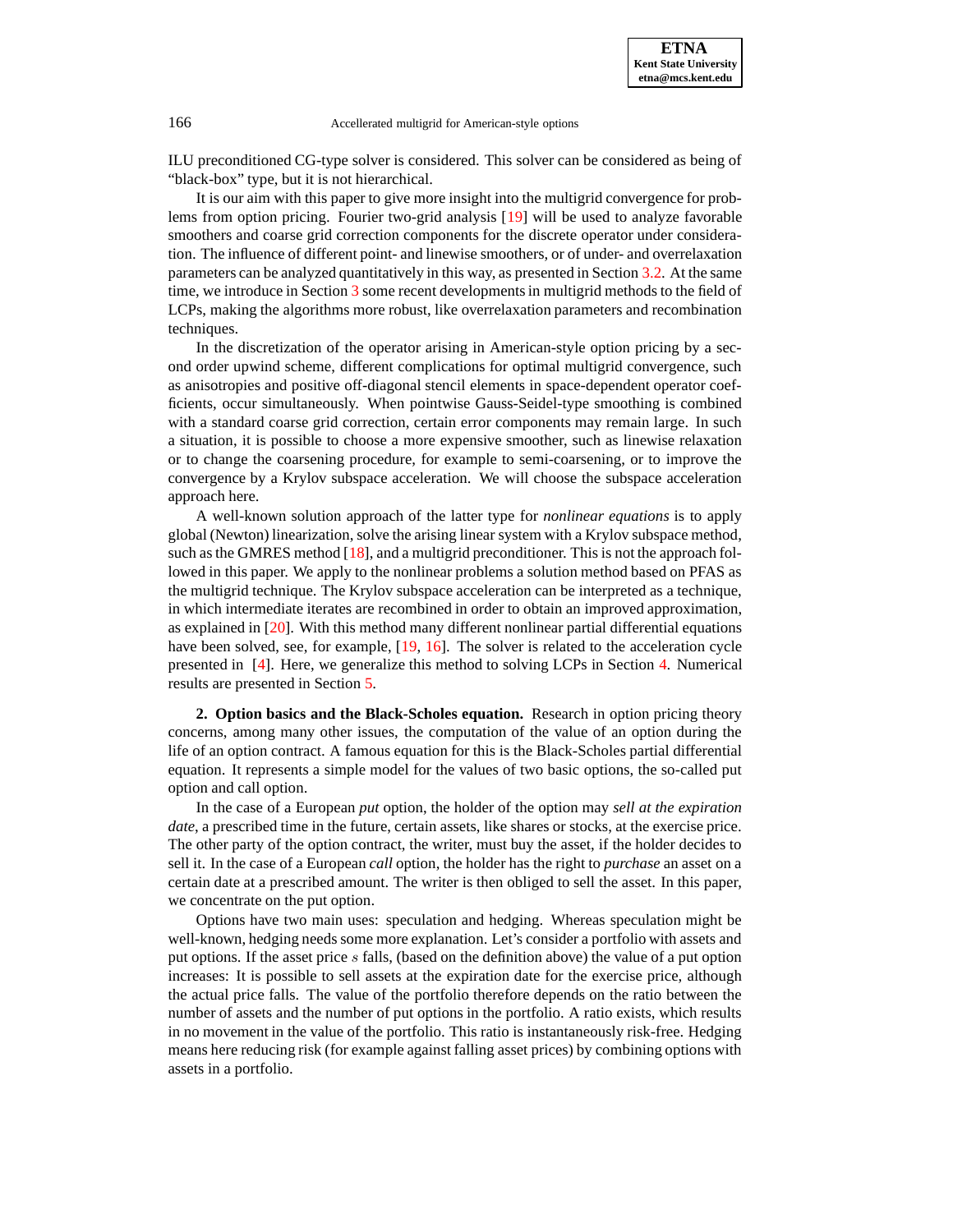To derive the Black-Scholes equation, one assumes a geometric Brownian motion stochastic differential equation as a model generating asset prices s to be valid,

$$
(2.1) \t\t ds = s(\sigma dw + \mu dt) .
$$

Here,  $\mu dt$  is a deterministic return. The volatility  $\sigma$  measures the standard deviation of the returns  $ds/s$ . The random variable dw is assumed to be a Wiener process with mean 0 and variance dt, so that the mean of ds is  $\mu s dt$  and its variance is  $\mathcal{E}[ds^2] - \mathcal{E}[ds]^2 = \sigma^2 s^2 dt$ . Furthermore, the equation has the Markov property: It does not depend on the past history of the asset prices.

Although asset prices are valid for discrete time, the PDE models are set up in continuous time with limit  $dt \to 0$ . The value of the option is denoted by  $u = u(s, t)$  here. The value u is influenced by the exercise price E, the expiration time T ( $0 \le t \le T$ ), the interest rate r (here assumed to be constant), and the volatility  $\sigma$ .

Itô's lemma makes it possible to handle the random term dw as  $dt \rightarrow 0$  (analogously to Taylor's expansion for deterministic variables). With the insight that the random walks in s and  $u$  are driven by the same random variable  $dw$ , one can add in a portfolio an option with value u to a number, Delta " $\Delta$ ", of assets s in such a way that the portfolio is instantaneously risk free. By choosing  $\Delta := \partial u / \partial s$ , the deterministic portfolio increment is obtained. At this stage, the assumption that there are no arbitrage possibilities comes into play, which means that risk free profits that are greater than placing money at a bank are not allowed in the model. So, the instantaneously risk free portfolio must earn a rate of return that equals the interest rate [\[10,](#page-20-8) [23\]](#page-20-0). Together with the assumptions in this model's framework of constant volatility, of no transaction costs for hedging, no dividend payment and no taxes involved, this finally results in the Black-Scholes partial differential equation for the value of an option,

<span id="page-2-0"></span>(2.2) 
$$
Lu := \frac{\partial u}{\partial t} + \frac{1}{2}\sigma^2 s^2 \frac{\partial^2 u}{\partial s^2} + rs \frac{\partial u}{\partial s} - ru = 0
$$

In its basic form, [\(2.2\)](#page-2-0) is a convection-diffusion-reaction type equation in one "spacelike" dimension, the s direction. With the terms  $s^{j}\partial^{j}u/\partial s^{j}$ , one recognizes an Eulerian differential equation that can be transformed into a heat equation.

<span id="page-2-2"></span>The Black-Scholes equation is a parabolic PDE with boundary and final conditions. At expiry a European put option has the value  $E - s$  for  $s < E$ . It is worthless if  $s > E$ , see Figure [2.1.](#page-15-0) So,

(2.3) 
$$
u(s,T) = \max(E-s,0) =: f_2(s).
$$



FIG. 2.1. *Final conditions for a put option.*

The boundary condition for a put (see, for example [\[10,](#page-20-8) [23\]](#page-20-0)) at  $s = 0$  is  $u(0, t) =$  $Ee^{-r(T-t)}$ . It represents the exponential growth for receiving an amount E at  $t = T$  with

<span id="page-2-1"></span>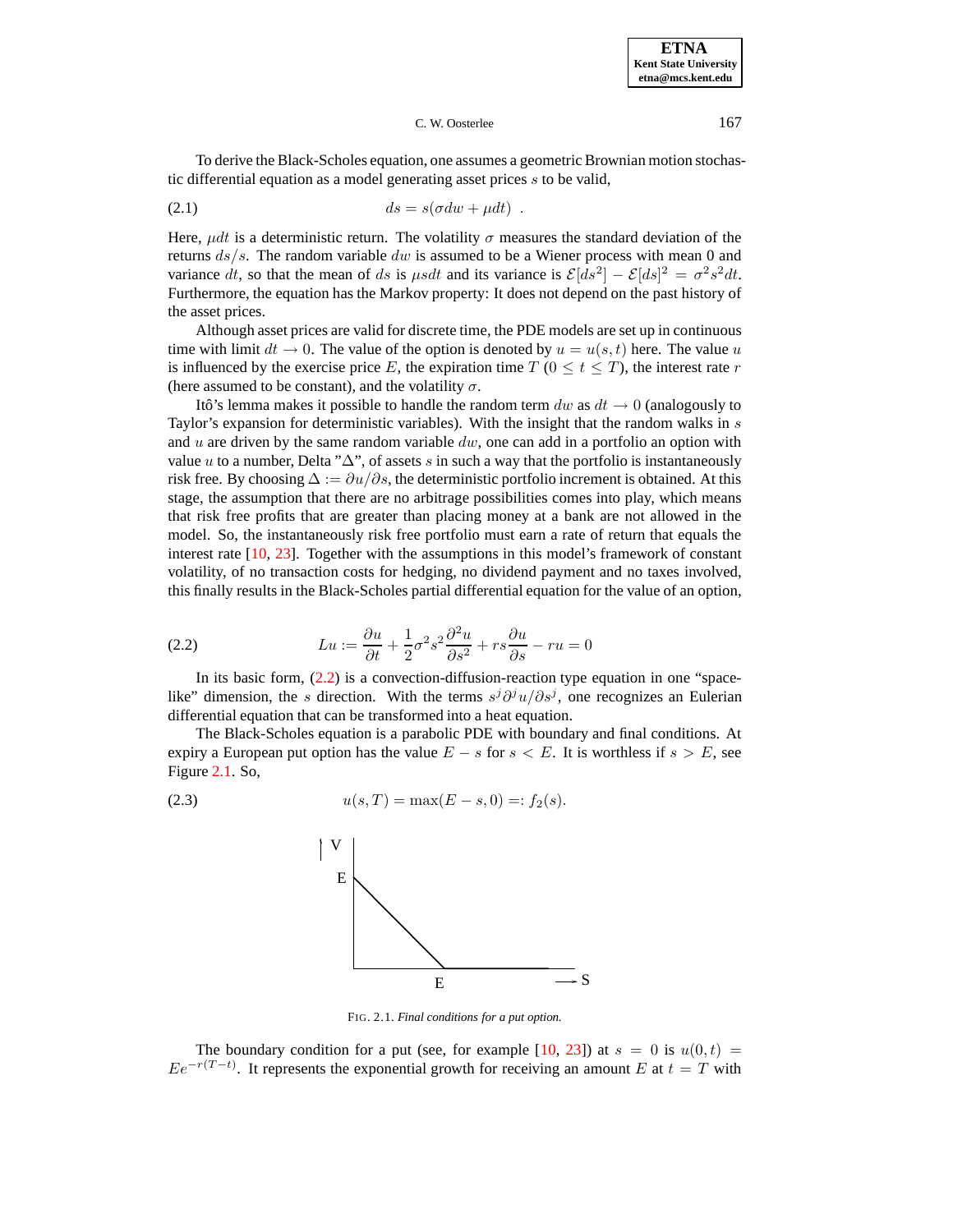constant interest rates. Furthermore,  $u(s,t) \to 0$  as  $s \to \infty$ , because one obviously cannot gain by exercising the put option.

*American options.* Whereas for European options exercise is only possible at the expiration date, the exercise of *American options*is permitted at any time during the life of an option,  $0 < t \leq T$ . This leads to the following considerations. It is well-known that a European put option is, in a certain s range, less than the pay-off function,  $u(s,t) < \max(E - s, 0)$  [\[23\]](#page-20-0). In the American context, this would mean that buying the option for  $u$ , selling the asset immediately for  $E$ , and buying the asset on the market for  $s$ , would result in a risk-free profit of  $E - u - s > 0$  in this s range, which contradicts the arbitrage concept [\[10,](#page-20-8) [23\]](#page-20-0). Therefore, when early exercise is permitted, a constraint

<span id="page-3-0"></span>(2.4) 
$$
u(s,t) \ge \max(E - s, 0) =: f_2(s)
$$

must be imposed in order to avoid an arbitrage possibility. In this s region, the value of the American put option is raised compared to the value of the similar option of European type, due to the constraint  $(2.4)$ . The addition of the constraint to the PDE  $(2.2)$  or to  $(2.7)$  gives rise to a free boundary problem: A special s value exists, the optimal exercise price  $s_f$ , with the following properties: on one side of  $s_f$  it is beneficial to hold the option, on the other side, it is advantageous to exercise the option.  $s_f(t)$  is time dependent and not known in advance. (Of course, optimal exercise also depends on other important parameters and, most of all, on the option holder's market strategy.) For an American put, if  $u > \max(E - s, 0)$ equation [\(2.2\)](#page-2-0) or [\(2.7\)](#page-3-1) holds ( $s > s<sub>f</sub>(t)$ ); If  $u = E - s$ , an inequality,

$$
(2.5) \t\t\t Lu < 0
$$

holds  $(s \leq s_f(t))$  with L as in [\(2.2\)](#page-2-0) or in [\(2.7\)](#page-3-1).

Based on the classical theory of linear complementarity, it is possible to formulate this free boundary problem into an LCP of type  $(1.1),(1.2),(1.3)$  $(1.1),(1.2),(1.3)$  $(1.1),(1.2),(1.3)$  $(1.1),(1.2),(1.3)$  $(1.1),(1.2),(1.3)$ , so that the free boundary conditions need not be handled explicitly.

*Stochastic volatility.* A generalization of the Black-Scholes equation is obtained if the restriction of constant volatility is replaced by the assumption of a *stochastic volatility*. Instead of  $(2.1)$ , the following stochastic differential equations are assumed to govern the asset price process s and its variance process  $y$  [\[11\]](#page-20-9),

<span id="page-3-2"></span>(2.6) 
$$
ds = \mu s dt + \sqrt{y} s dw_1
$$

$$
dy = \alpha(\beta - y) dt + \gamma \sqrt{y} dw_2
$$

where  $w_1, w_2$  represent standard Brownian motion with correlation coefficient  $\overline{\rho} \in [-1, 1]$ ,  $\gamma$  is the volatility of the variance process,  $\alpha$ ,  $\beta > 0$  determine the mean reversion (so that the variance will drift back to some mean value  $\beta$  at a rate governed by  $\alpha$ ). The volatility  $\sqrt{y}$  can be shown to be positive valued provided that  $\gamma^2 \leq 2\alpha\beta$ . The assumption of the stochastic processes [\(2.6\)](#page-3-2) leads to a 2D PDE problem for the value of an option in which the variance y is, besides s and t, a third variable (degree of freedom), see [\[1,](#page-19-3) [25\]](#page-20-3) for the derivation. The resulting PDE reads,

<span id="page-3-1"></span>
$$
Lu := \frac{\partial u}{\partial t} + \frac{1}{2} [s^2 y \frac{\partial^2 u}{\partial s^2} + 2 \overline{\rho} \gamma y s \frac{\partial^2 u}{\partial s \partial y} + \gamma^2 y \frac{\partial^2 u}{\partial y^2}] +
$$
  
(2.7) 
$$
rs \frac{\partial u}{\partial s} + [\alpha(\beta - y) - \lambda \gamma \sqrt{y}] \frac{\partial u}{\partial y} - ru = 0, \quad \Omega = \{(s, y) | s \ge 0, y \ge 0 \},
$$

where  $\lambda$  is the so-called "market price of the risk function" (for foreign currencies a nonzero constant is parameter of choice). It has been set to 0 here, as in  $[6, 25]$  $[6, 25]$  $[6, 25]$ . For more details on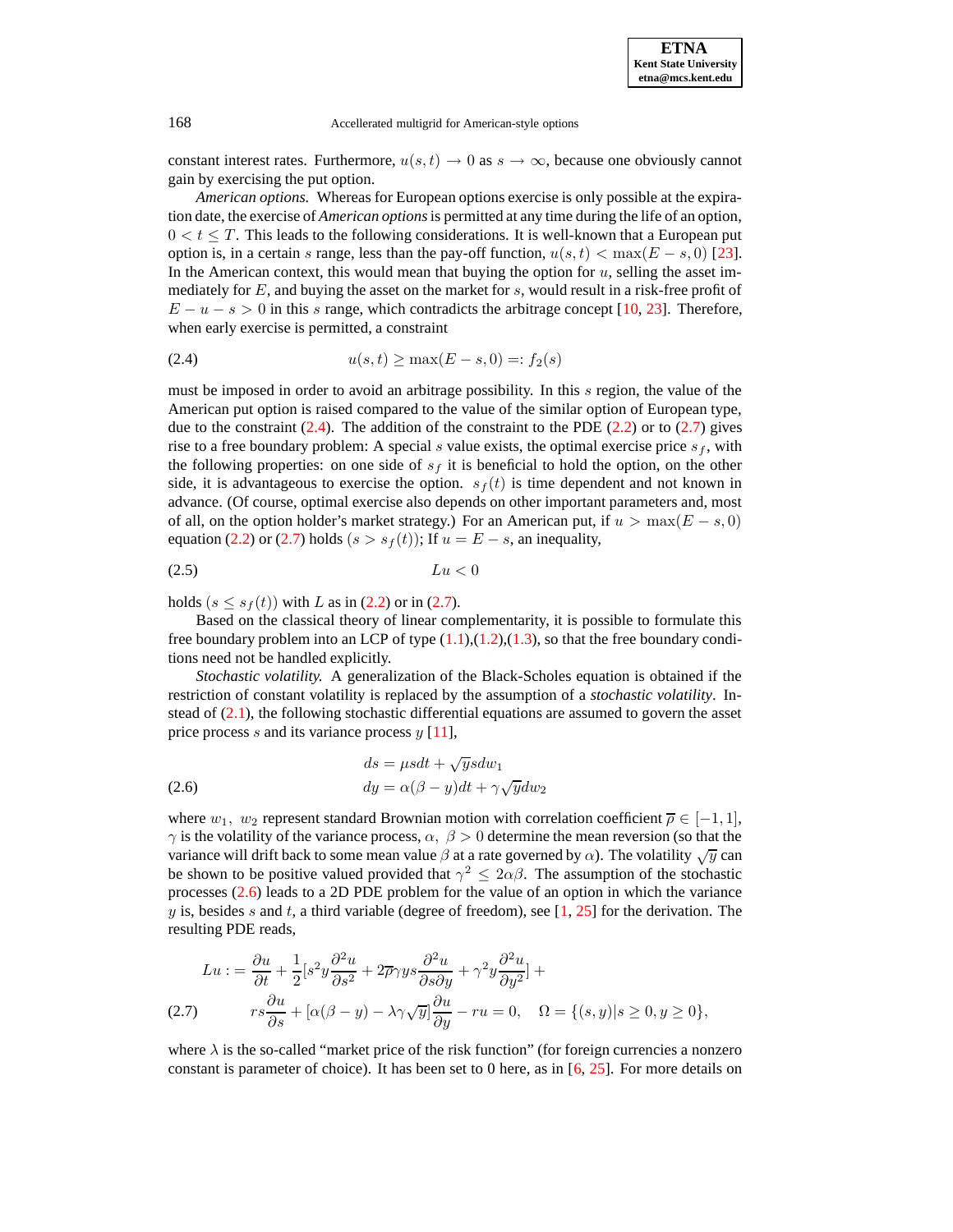**ETNA Kent State University etna@mcs.kent.edu**

### C. W. Oosterlee 169

the stochastic volatility concept, we refer to the financial literature  $[1, 10, 25]$  $[1, 10, 25]$  $[1, 10, 25]$  $[1, 10, 25]$  $[1, 10, 25]$ . The following boundary conditions are proposed for a put option in [\[6\]](#page-20-2),

<span id="page-4-0"></span>(2.8) 
$$
u(0, y, t) = f_2(0, t), \quad \forall y \ge 0, \quad t \in [0, T],
$$

(2.9) 
$$
u(s, 0, t) = f_2(s, t), \ \forall s \ge 0, \ t \in [0, T],
$$

with  $f_2$  defined by [\(2.3\)](#page-2-2). These boundary conditions imply an immediate exercise of the put, in the case of a zero asset price and in the case of zero volatility. As for the other two boundaries ( $s \to \infty$ ,  $y \to \infty$ ), the computational domain is commonly truncated at finite values  $s_{\text{max}}$ ,  $y_{\text{max}}$  respectively, at which Neumann boundary conditions are imposed [\[6\]](#page-20-2),

<span id="page-4-1"></span>(2.10) 
$$
\frac{\partial u(s_{\max}, y, t)}{\partial s} = 0, \quad \forall y \in [0, y_{\max}], \quad t \in [0, T]
$$

(2.11) 
$$
\frac{\partial u(s, y_{\max}, t)}{\partial y} = 0, \ \forall s \in [0, s_{\max}], \ t \in [0, T].
$$

Typically,  $y_{\text{max}}$  is set to one,  $s_{\text{max}}$  to two times E. The computed values of the options are generally not very sensitive with respect to the size of the truncation, as discussed in [\[6\]](#page-20-2).

Summarizing, for American style options with the stochastic volatility model [\(2.6\)](#page-3-2),[\(2.7\)](#page-3-1), the following LCP needs to be solved,

<span id="page-4-2"></span>
$$
(2.12) \t\t\t Lu(s, y, t) \le f_1
$$

$$
(2.13) \t\t u(s, y, t) \ge f_2(s)
$$

(2.14) 
$$
(u(s, y, t) - f_2(s))Lu(s, y, t) = 0
$$

with  $f_2$  defined by [\(2.4\)](#page-3-0),  $f_1 = 0$ , L given by [\(2.7\)](#page-3-1) and boundary conditions [\(2.8\)](#page-4-0)–[\(2.11\)](#page-4-1).

**2.1. The discretization.** The stochastic volatility problem leads to the numerical solution of a 2D time-dependent problem with an operator  $L$  of convection-diffusion type. Here we outline the discretization of the operator in  $(2.7)$ , which is in nonconservative form. Since we expect solutions without steep gradients, it is possible to choose standard well-known discretization schemes. After a transformation  $t^* = T - t$ , the equation which is backward in time with a final condition is transformed to an equation forward in time with an initial condition. This puts a minus sign in front of the  $\partial/\partial t$  term in [\(2.7\)](#page-3-1).

For the time discretization, we consider the so-called *backward difference formula BDF2* [\[8\]](#page-20-10) scheme,

$$
(2.15) \qquad \frac{3u_h(s, y, t^* + \tau) - 4u_h(s, y, t^*) + u_h(s, y, t^* - \tau)}{2\tau} = L_h u_h(s, y, t^* + \tau) \; .
$$

The time discretization accuracy of this implicit scheme is  $O(\tau^2)$ . We prefer this discretization over the well-known Crank-Nicolson scheme (also called trapezoid rule), because of its better stability characteristics. The Crank-Nicolson scheme is not *L-stable* (see, for example, [\[9\]](#page-20-11)), whereas BDF2 is. BDF2 has more favorable damping properties than the Crank-Nicolson scheme. In a forthcoming paper discussing another type of option, we will show that the latter can result in undamped oscillations in important financial quantities, called the hedge parameters.

The mixed derivative term is discretized by the  $O(h^2)$  four-point discretization. The second derivatives in both directions are handled by the usual three-point stencils. Linear second order upwind discretizations, like the upwind  $\kappa$ -discretizations [\[14\]](#page-20-12), are sufficiently accurate for the discretization of the convective terms in the  $s-$  and  $y-$ directions. A 1D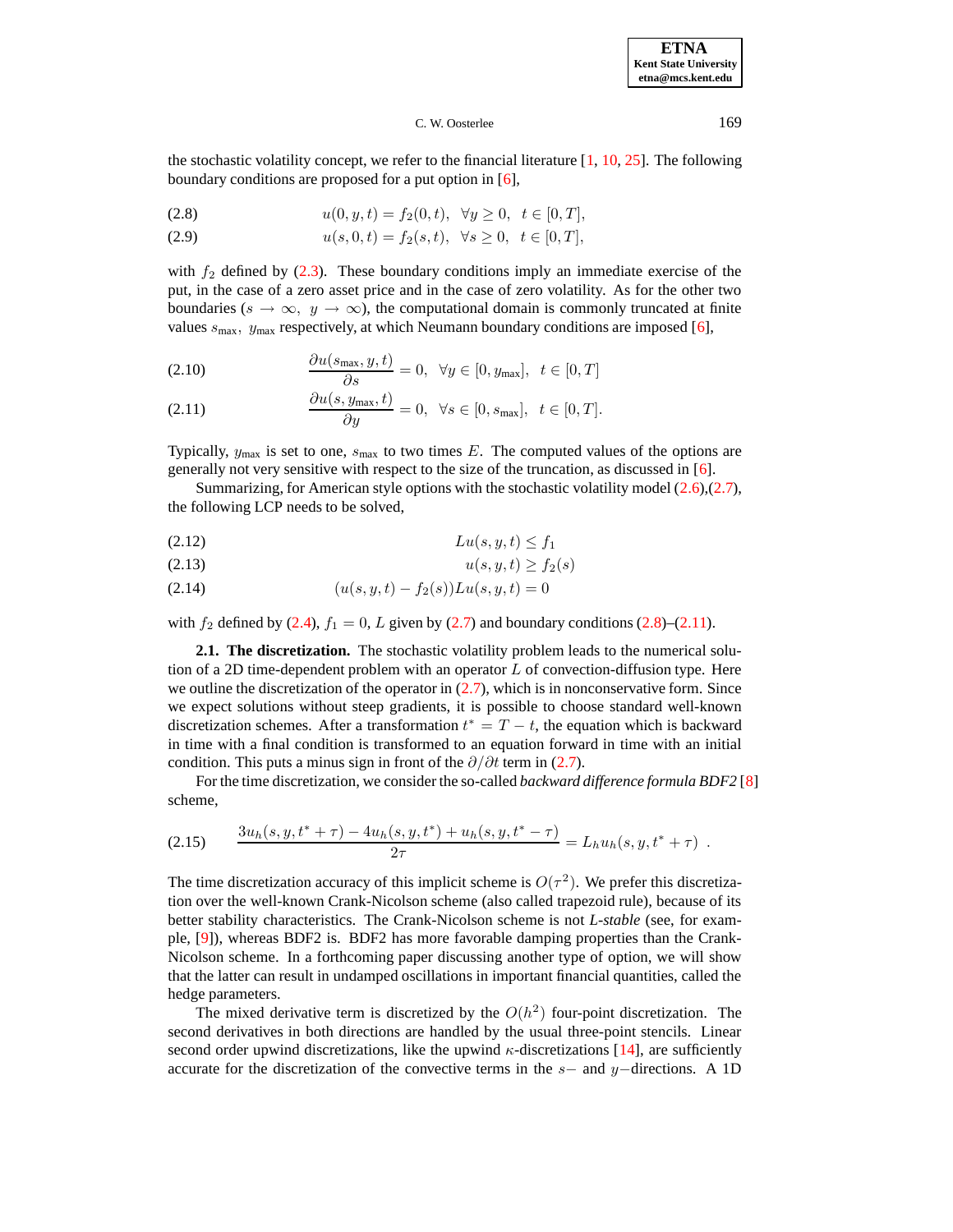upwind  $\kappa$ -discretization can be written as a combination of a central difference discretization plus a second-order dissipation term, which is proportional to the third derivative of  $u$ :

$$
(2.460)_{s})_{h} = a \left( \frac{u_{h}(s+h_{s}, y, t^{*}) - u_{h}(s-h_{s}, y, t^{*})}{2h_{s}} \right) + \left( \frac{ah_{s}^{2}(1-\kappa)}{4} \right) \cdot \left( \frac{u_{h}(s-h_{s}, y, t^{*}) - 3u_{h}(s, y, t^{*}) + 3u_{h}(s+h_{s}, y, t^{*}) - u_{h}(s+2h_{s}, y, t^{*})}{h_{s}^{3}} \right)
$$

for  $a < 0$  (for example,  $a = -rs$  after the transformation). In this paper, we use the Fromm scheme for the discretization (i.e.,  $\kappa = 0$ ). The well-known central discretization scheme  $\kappa = 1$  again leads to oscillations in financial quantities, see for example [\[26\]](#page-20-13). The linear  $\kappa$ -scheme is a first choice for obtaining second-order accurate schemes with a convection term. The  $\kappa$ -schemes are, however, not monotone, which means that they have to be modified (with limiters) for problems containing strong gradients, like shocks or boundary layers. In that case, the BDF2 time discretization also needs to be modified in order to guarantee total variation diminishing (TVD) solutions in space and time with relatively large time steps. So-called partially implicit BDF blended schemes [\[12\]](#page-20-14) from the family of implicit-explicit (IMEX) time discretization schemes are an alternative in this situation. We will use them in another financial setting in a forthcoming paper.

Since we will not encounter extremely steep gradients in this paper, the second order  $\kappa$ upwind schemes and BDF2 time discretization are fully satisfactory. Unrealistic oscillations in time or in  $(s, y)$ -space are not encountered.

By setting  $s_i = i \cdot h_s$ ,  $y_j = j \cdot h_y$ ,  $i, j : 0, \ldots, n$ , (i.e. choosing an equidistant grid  $G_h$ ), the stencil for the second order accurate discretization of  $(2.7)$  transformed into an equation forward in time reads in semi-discrete form

<span id="page-5-0"></span>
$$
\frac{\partial u_h(s, y, t^*)}{\partial t^*} + \begin{bmatrix} a_{0,1}^{(2)} & a_{0,2}^{(2)} & \\ a_{-1,1}^{(2)} & a_{0,1}^{(2)} & a_{1,1}^{(2)} & \\ a_{-1,0}^{(2)} & a_{0,0}^{(2)} & a_{1,0}^{(2)} & \\ a_{-1,-1}^{(2)} & a_{0,-1}^{(2)} & a_{1,-1}^{(2)} & \\ a_{0,-2}^{(2)} & & \\ a_{0,-2}^{(2)} & & \\ \end{bmatrix} u_h(s, y, t^*) = 0,
$$
\n
$$
(2.17)
$$

with elements  $a_{\mu,\nu}^{(2)}$  given by

<span id="page-5-1"></span>
$$
a_{-1,1}^{(2)} = \overline{\rho}\gamma i \cdot j/4,
$$
  
\n
$$
a_{1,1}^{(2)} = -\overline{\rho}\gamma i \cdot j/4,
$$
  
\n
$$
a_{2,0}^{(2)} = (1 - \kappa)ri/4,
$$
  
\n
$$
a_{0,-2}^{(2)} = \max(c(1 - \kappa)/4, 0),
$$
  
\n
$$
a_{1,0}^{(2)} = -i^2 \cdot jh_y/2 + (1 + \kappa)ri/4,
$$
  
\n
$$
a_{0,-2}^{(2)} = \max(c(1 - \kappa)/4, 0),
$$
  
\n
$$
a_{1,0}^{(2)} = -i^2 \cdot jh_y/2 - 1/4(5 - 3\kappa)ri,
$$
  
\n
$$
a_{0,-1}^{(2)} = -\gamma^2 j/h_y/2 - \min(0, c(1 - \kappa)/4) - \max(0, c(5 - 3\kappa)/4),
$$
  
\n
$$
a_{0,1}^{(2)} = -\gamma^2 j/h_y/2 + \min(0, c(5 - 3\kappa)/4) + \max(0, c(1 - \kappa)/4),
$$
  
\n
$$
a_{0,0}^{(2)} = r + i^2 \cdot jh_y + \gamma^2 j/h_y + 3/4(1 - \kappa)ri + 3|c|(1 - \kappa)/4,
$$
  
\n(2.18) with  $c = -(\alpha(\beta - jh_y) - \lambda\gamma\sqrt{jh_y}/h_y$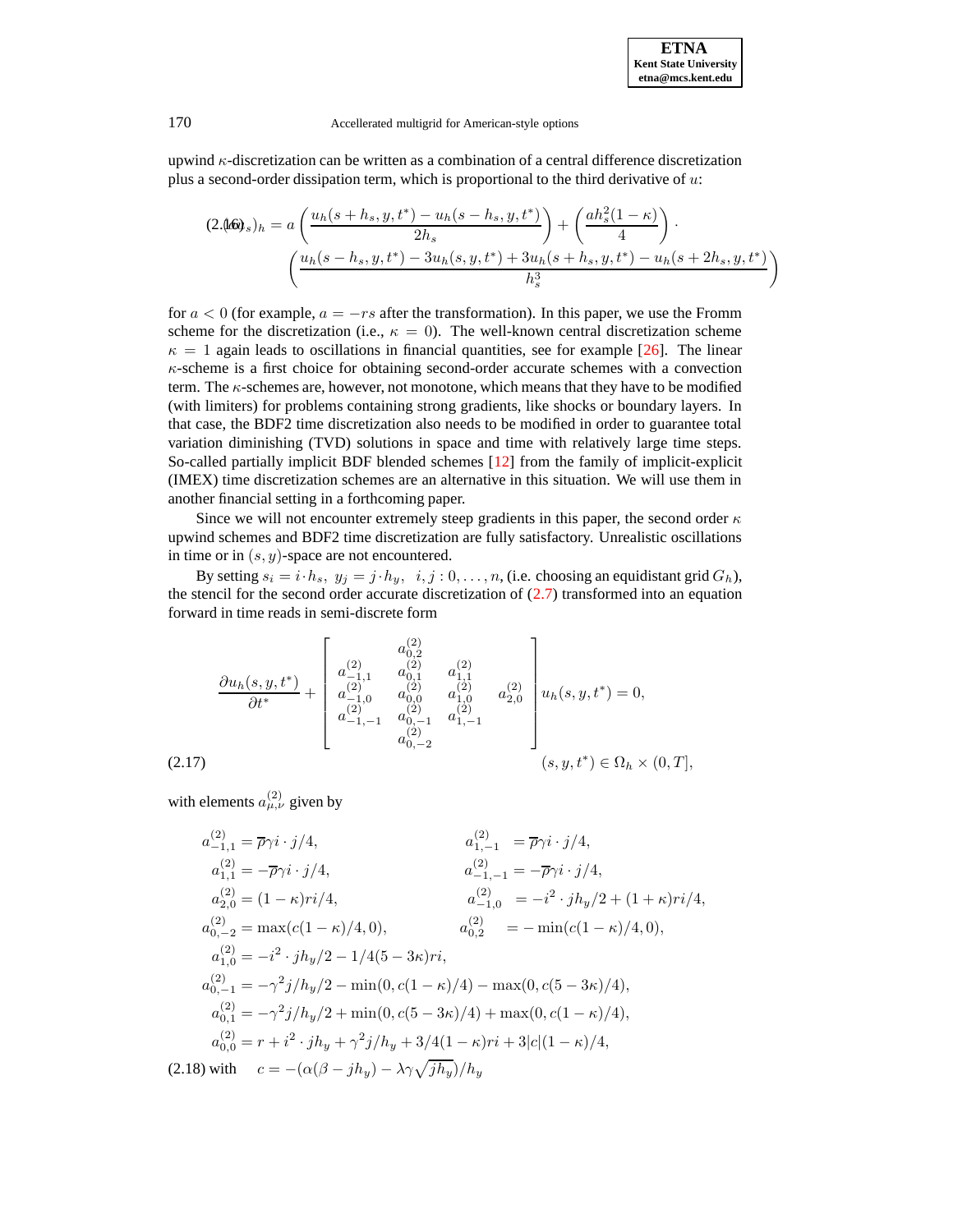from the  $(s, y)$  discretization explained above (with discrete boundary conditions and the time discretization). An interesting aspect is that all powers of  $h<sub>s</sub>$  vanish after the discretization of  $(2.7)$ , which means that different mesh sizes in the s-direction do not play a role for the multigrid convergence factors. This is not typical for general convection-diffusion-reaction equations.

<span id="page-6-1"></span>**3. The solution method.** We will discuss the multigrid solver in detail in different subsections, starting with a discussion on suitable smoothing methods for the operator [\(2.7\)](#page-3-1) with discretization  $(2.17)$  in the LCP setting.

**3.1. Smoother for convection-diffusion type operators.** We use a projected version of the well-known lexicographic pointwise Gauss-Seidel method as a smoother. Such an iteration consists of two partial steps. In a first step, a lexicographic pointwise Gauss-Seidel iteration is applied to  $(2.12)$  with the equality sign. In the second partial step, the solution is projected, so that the constraint [\(2.13\)](#page-4-2) is satisfied,

$$
\widehat{u}(s_i, y_j, t^*) = \frac{1}{a_{00}^{(2)}} \left\{ f_1(s_i, y_j, t^*) - \sum_{\substack{\mu_1 \in J_s, \mu_1 \le 0 \\ (\mu_1, \mu_2) \neq (0,0)}} \sum_{\substack{\mu_2 \in J_y, \\ \mu_2 \le 0}} a_{\mu_1 \mu_2}^{(2)} \overline{u}(s_i + \mu_1, y_j + \mu_2, t^*) \right\}
$$

<span id="page-6-3"></span>(3.1) 
$$
- \sum_{\substack{\mu_1 \in J_s, \mu_1 \ge 0 \\ (\mu_1, \mu_2) \ne (0,0)}} \sum_{\substack{\mu_2 \in J_y, \\ \mu_2 \ge 0 \\ \mu_3 \ge 0}} a_{\mu_1 \mu_2}^{(2)} u(s_i + \mu_1, y_j + \mu_2, t^*)
$$
,  
(3.2)  $\overline{u}(s_i, y_j, t^*) = \max\{f_{2,h}(s_i, y_j, t^*), \widehat{u}(s_i, y_j, t^*)\} \qquad \forall (s_i, y_j) \in \Omega_h,$ 

where  $\overline{u}$  denotes an unknown after a relaxation and  $\hat{u}$  an unknown after a partial relaxation step,  $J_s$ ,  $J_y$  are the integer index sets related to the nonzero stencil elements in [\(2.17\)](#page-5-0).

A Gauss-Seidel iteration will not give a good smoother for *convection-dominated* convectiondiffusion problems discretized with  $\kappa$ -schemes. Multistage smoothers, defect-correction approaches or KAPPA smoothers [\[15\]](#page-20-15) are commonly used for second order accurate upwind discretizations in convection-dominated problems. Here, however, for the problem at hand the well-known Gauss-Seidel relaxation methods can be used as smoothers in multigrid, as we will show by Fourier analysis in the following section. As the problem is not really convection-dominated, the above mentioned convergence difficulties do not occur.

<span id="page-6-0"></span>**3.2. Two-grid Fourier analysis.** An important analysis tool for multigrid methods is Fourier analysis, see, for example [\[2\]](#page-19-1), [\[19\]](#page-20-4), [\[21\]](#page-20-16). It is, in fact, the main multigrid analysis possibility for nonsymmetric problems. We will perform a Fourier two-grid analysis to study the properties of a smoothing method and of the other multigrid components in a two-grid method. The error  $v_h^m = u_h^m - u_h$  is transformed by the  $(m+1)$ -st two-grid cycle as follows:

<span id="page-6-2"></span>
$$
(3.3) \t v_h^{m+1} = M_h^H v_h^m, \; M_h^H = S_h^{\nu_2} C_h^H S_h^{\nu_1}; \; C_h^H = I_h - I_H^h (L_H)^{-1} I_h^H L_h \; .
$$

The spectral radius  $\rho_h(M_h^H)$  of the linear two-grid operator  $M_h^H$  gives an indication of the asymptotic rate of the multigrid convergence.

On a grid  $G_h := \{x = (k_s h, k_y h) : k_s, k_y \in \mathbb{Z}\}\)$ , we consider functions that are linear combinations of the Fourier components

$$
\varphi_h(\boldsymbol{\theta}, \boldsymbol{x}) = e^{i\boldsymbol{k}\boldsymbol{\theta}} = e^{i(k_s\theta_s + k_y\theta_y)}
$$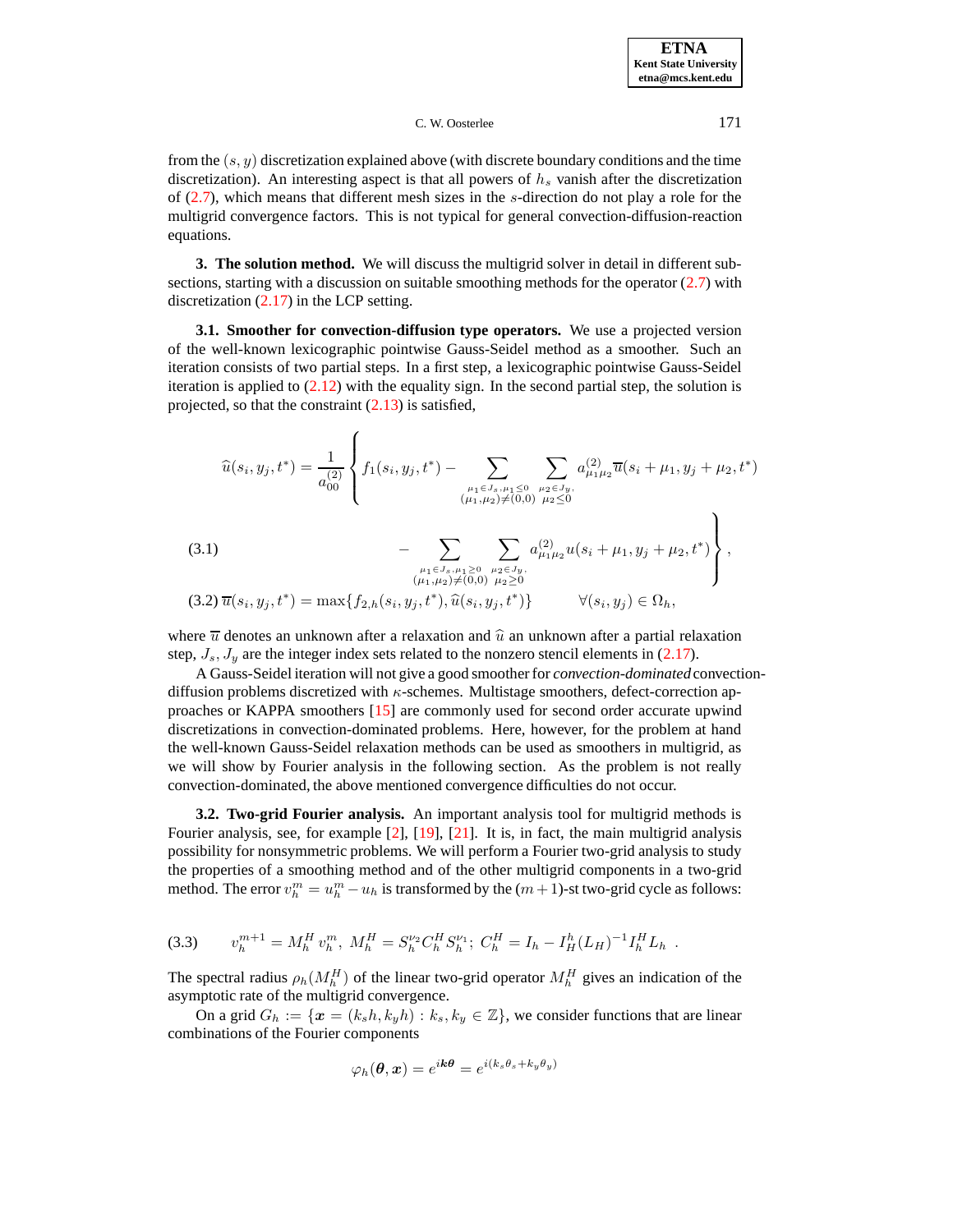with  $\mathbf{x} \in G_h$ ,  $\mathbf{k} = (k_s, k_y) \in \mathbb{Z}^2$  and frequencies  $\boldsymbol{\theta} = (\theta_s, \theta_y) \in \mathbb{R}^2$ .

The Fourier space  $\varepsilon^h$  = span $\{e^{ik\theta}: \theta \in \Theta = (-\pi, \pi]^2\}$  contains any infinite grid function on  $G_h$  [\[19\]](#page-20-4). The discrete solution  $u_h$ , the current approximation  $u_h^m$  and the error  $v_h^m$  [\(3.3\)](#page-6-2) can be represented as linear combinations of the basis functions  $e^{ik\theta} \in \varepsilon^h$ .

 $\varepsilon$ <sup>h</sup> can be divided into four-dimensional sub-spaces, *the harmonics* (see Figure [3.1\)](#page-15-0):

<span id="page-7-0"></span>
$$
\begin{aligned} \text{(3.4)} \quad &\varepsilon_{\theta}^{h} = \text{span}\{\varphi(\theta^{\alpha_{s}\alpha_{y}}, x) = e^{ik\theta^{\alpha_{s}\alpha_{y}}}; \alpha_{s}, \alpha_{y} \in \{0, 1\}\}, \ x \in G_{h}, \\ &\theta^{00} \in \Theta^{00} := (-\pi/2, \pi/2]^2, \ \theta^{\alpha_{s}\alpha_{y}} := (\theta_{s} - \alpha_{s}\text{sign}(\theta_{s})\pi, \theta_{y} - \alpha_{y}\text{sign}(\theta_{y})\pi) \end{aligned}
$$



FIG. 3.1. *High (shaded region) and low frequency regions of* ε <sup>h</sup> *with four harmonics*

The 2D coarse grid correction operator  $C_h^H$  leaves the 4-dimensional space of harmonics  $\varepsilon_{\theta}^{h}$  [\(3.4\)](#page-7-0) with an arbitrary  $\theta \in \tilde{\Theta}^{00} = \Theta^{00} \setminus \{\theta : \tilde{L}_{H}(2\theta^{00}) = 0\}$  invariant [\[19\]](#page-20-4). The same invariance property is true for the smoothers considered,

<span id="page-7-1"></span>
$$
C_h^H : \, \varepsilon_{\boldsymbol{\theta}}^h \, \rightarrow \, \varepsilon_{\boldsymbol{\theta}}^h, \ \ S_h : \, \varepsilon_{\boldsymbol{\theta}}^h \, \rightarrow \, \varepsilon_{\boldsymbol{\theta}}^h \, (\boldsymbol{\theta} \in \tilde{\Theta}^{00}).
$$

Hence  $M_h^H$  is orthogonally equivalent to a block matrix consisting of  $4 \times 4$  blocks, which will be denoted by  $\tilde{M}_h^H(\theta) := M_h^H|_{\epsilon_\theta^h}$   $(\theta \in \tilde{\Theta}^{00})$ . We can determine the spectral radius  $\rho_h(M_h^H)$  by calculating the spectral radii of  $4 \times 4$  matrices:

(3.5) 
$$
\rho_h(M_h^H) = \max_{\boldsymbol{\theta} \in \tilde{\Theta}^{00}} \rho_h(\tilde{M}_h^H(\boldsymbol{\theta})) .
$$

To obtain the representation of the  $4 \times 4$  -blocks

$$
\tilde{M}_h^H(\boldsymbol{\theta}) = \tilde{S}^{\nu_2} (I - \tilde{P}_h(\tilde{L}_H)^{-1} \tilde{R}_h \tilde{L}_h) \tilde{S}^{\nu_1},
$$

the Fourier symbols of the multigrid operators for the harmonics in  $\varepsilon_{\theta}^{h}$  are calculated.

The two-grid convergence properties of stencil  $(2.17)$  with the coefficients depending on s and y are analyzed. Fourier analysis is, however, only exact for linear operators with constant (or frozen) coefficients. Therefore, we locally freeze the  $s-$  and  $y-$ terms in front of the derivatives in [\(2.7\)](#page-3-1) and check the two-grid convergence factors for several relevant values of these quantities. For this purpose, we divide the unit square in 256 intervals  $h_s = h_y =$ 1/256 and vary i and j in [\(2.17\)](#page-5-0) by 8 units,  $i, j : 0, \ldots, 256$ . For each  $(i, j)$ -set, we compute  $\rho(M_H^h)$  [\(3.5\)](#page-7-1), which brings many two-grid factors.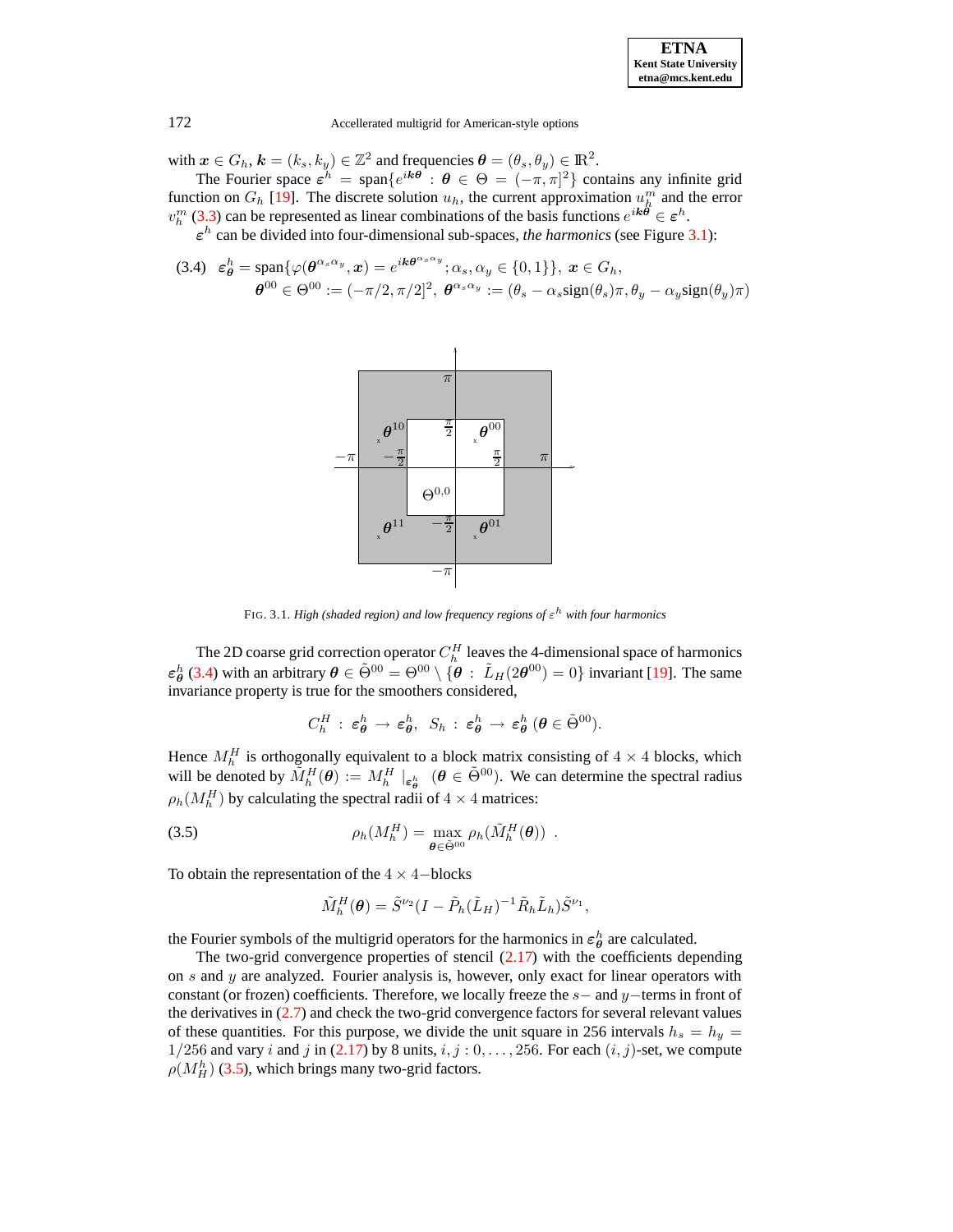<span id="page-8-0"></span>In the analysis, we consider the steady equation  $(\partial/\partial t^* = 0)$ , since this represents a worst case for multigrid convergence. Implicit time discretization brings a positive addition to the main diagonal operator element, which is beneficial for the smoothing properties. The parameter set considered in  $(2.7)$  is the following:

(3.6) 
$$
\alpha = 5, \ \beta = 0.16, \ \gamma = 0.9, \ \overline{\rho} = 0.1, \ \lambda = 0, \ r = 0.1,
$$

We start the analysis of the lexicographical point Gauss-Seidel smoothing method and the coarse grid correction consisting of injection as the restriction operator (the reason for this is explained in Section [3.3.1](#page-11-0) in the LCP context), bilinear interpolation as the prolongation and a direct discretization of the PDE on a standard coarsened grid, with  $H = 2h$ . The number of smoothing iterations is set to 2 here.

*Remark:* Lexicographic smoothing means that for each index the iteration proceeds from 0 to the maximal value. The direction of the information propagation is, however, opposite. This does not affect our results here. On much finer grids, however, one may expect multigrid convergence difficulties for small  $y$ - and large s-values, since then the convection term becomes more dominant. In this situation, an "anti lexicographic" order for smoothing is appropriate.

The computed  $(s, y)$ -dependent two-grid convergence factors are graphically presented in the left-hand part of Figure [3.2.](#page-16-0) Near the domain boundary  $s = 0$ ,  $\rho(M_H^h) \approx 1$  is observed which is clearly unsatisfactory. For larger s-values, much better two-grid factors are obtained. The right-hand side picture in Figure  $3.2$  shows the two-grid convergence results with  $s$ -line Gauss-Seidel relaxation (i.e., lines with  $j = const.$ ). In this case, only an isolated large factor close to  $(s, y) = (0, 0)$  is observed; most factors are about 0.38. These two-grid



FIG. 3.2. *Fourier two-grid convergence factors* ρ(M<sup>h</sup> <sup>H</sup>) *for different* (s, y)*-values; left: lexicographic point Gauss-Seidel, right:* s*-line Gauss-Seidel.*

factors are confirmed by numerical multigrid experiments with the components used in the two-grid analysis for equation [\(2.7\)](#page-3-1) with Dirichlet boundary conditions on different domains Ω. On  $\Omega_h = [0, 1]^2$ ,  $h_s = h_y = 1/256$ , we find poor multigrid convergence with the lexicographic point Gauss-Seidel smoother and a very satisfactory multigrid convergence factor of 0.35 with the s-line Gauss-Seidel smoother (see Table [3.1\)](#page-15-1). The isolated large value in the latter case can be considered as a boundary effect, due to the lack of ellipticity at the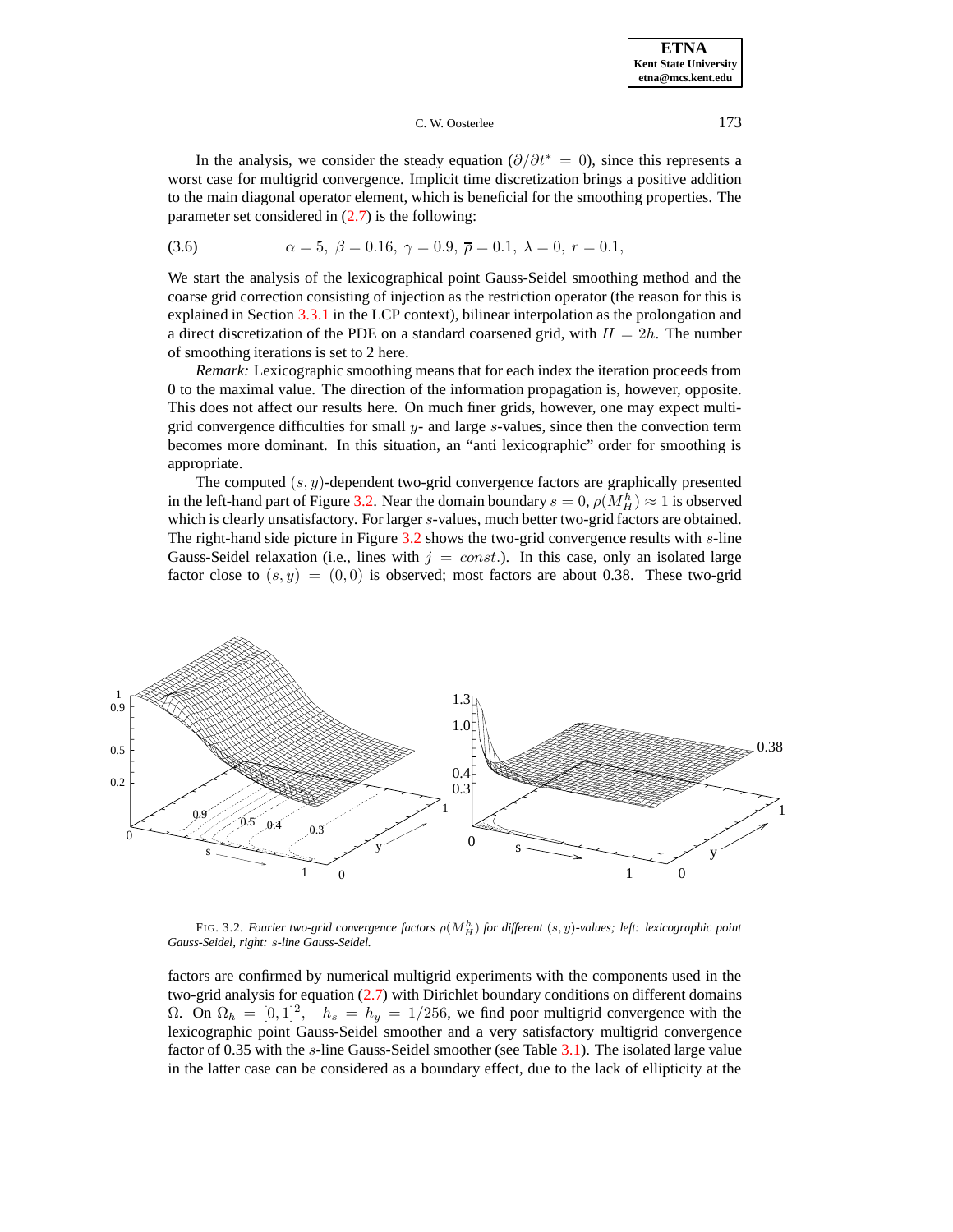corner point, that is not observed in the actual numerical experiment with Dirichlet conditions at the particular boundary. For other computational domains  $\Omega_h$ , away from the  $s = 0$  axis, we obtain a much improved multigrid convergence with the point Gauss-Seidel smoother, see Table [3.1.](#page-15-1) We can expect this from the  $\rho(M_H^h)$ -values in the left-hand side picture in Figure [3.2.](#page-16-0) Table [3.1](#page-15-1) also presents the effect of an overrelaxation parameter  $\omega = 1.2$  on

TABLE 3.1 *Multigrid convergence of the PDE [\(2.7\)](#page-3-1) on a* 256<sup>2</sup> *-grid with varying domains and overrelaxation for pointand linewise Gauss-Seidel iteration*  $(\nu_1 = \nu_2 = 1)$ .

| Smoother:                          | lex. point Gauss-Seidel | s-line GS |                                                 |                |              |
|------------------------------------|-------------------------|-----------|-------------------------------------------------|----------------|--------------|
| Overrelaxation / Domain $\Omega$ : | $[0, 1]^2$              |           | $[0.2, 1]$ <sup>2</sup> $[0.4, 1]$ <sup>2</sup> | $[0.6, 1]^{2}$ | $[0, 1]^{2}$ |
| $\omega=1$                         | 0.994                   | 0.85      | 0.55                                            | 0.30           | 0.35         |
| $\omega = 1.2$                     | 0.995                   | 0.77      | 0.42                                            | 0.33           | 0.44         |

the multigrid convergence, since this can bring improved convergence for several elliptic PDE problems of anisotropic-type [\[22,](#page-20-17) [24\]](#page-20-18). The numerical convergence with the relaxation parameter has also been validated by Fourier analysis.

The reason for concentrating interest so much on the results with the point smoother is the following. Due to the occurring free boundary in the LCP problem, large parts at the left-hand side of a domain will not be processed explicitly by the multigrid smoothing and coarse grid correction. At these parts, the second constraint  $(2.13)$  holds with equality sign. For the grid points, where the smoothing will typically be applied for the option pricing problem under consideration, the very satisfactory two-grid convergence factors are found in the left-hand side picture of Figure [3.2](#page-16-0) and Table [3.1.](#page-15-1) The convergence factors in this region are, in fact, very similar for pointwise and linewise smoothing. A problem with linewise smoothing for LCPs is, as explained in [\[6\]](#page-20-2), that the lines should end at the free boundary for good smoothing and convergence. Therefore a detection mechanism must be incorporated into the smoothing method, which is in [\[6\]](#page-20-2) the pointwise Gauss-Seidel iteration. For equidistant grids and the LCP problem setting, however, the pointwise smoother is fully satisfactory. From  $(2.18)$ , we already observed that all powers of  $h<sub>s</sub>$  vanish in the discretization of [\(2.7\)](#page-3-1). For the multigrid convergence this means that also on severely stretched but equidistant grids in the s-direction, as we find them here with  $s_{\text{max}} = 20$  or  $s_{\text{max}} = 200$  in [\(2.10\)](#page-4-1),[\(2.11\)](#page-4-1), very similar convergence factors are observed by Fourier analysis and by the numerical experiments as the ones in Figure [3.2](#page-16-0) and Table [3.1.](#page-15-1)

The convergence factors increase drastically, however, if we deal with larger values of  $h_y$  and substantially fewer grid points in y- than in s-direction. Figure [3.3](#page-17-0) shows the two-grid factors for 32 points in y-direction,  $h_y = 1/32$  ( $h_s = 1/256$ ). This case is a limit case for the convergence of the point smoother; more points in y-direction give satisfactory convergence, less points worse convergence. Figure [3.3](#page-17-0) also shows that the s-line smoother will give worse convergence in this situation, similar to the point smoother. Domains other than  $[0, 1]^2$  will not improve the convergence here, since the worst factors are now found at the right-hand side domain boundary. An alternating line Gauss-Seidel smoother, for which  $\rho(M_H^h)$  is presented in Figure [3.3c](#page-17-0), brings good convergence. These Fourier analysis results are all confirmed by numerical experiments.

**3.3. The Multigrid method for linear complementarity problems.** The fundamental idea of multigrid for *nonlinear PDEs* of the form

$$
(3.7) \t N u = f
$$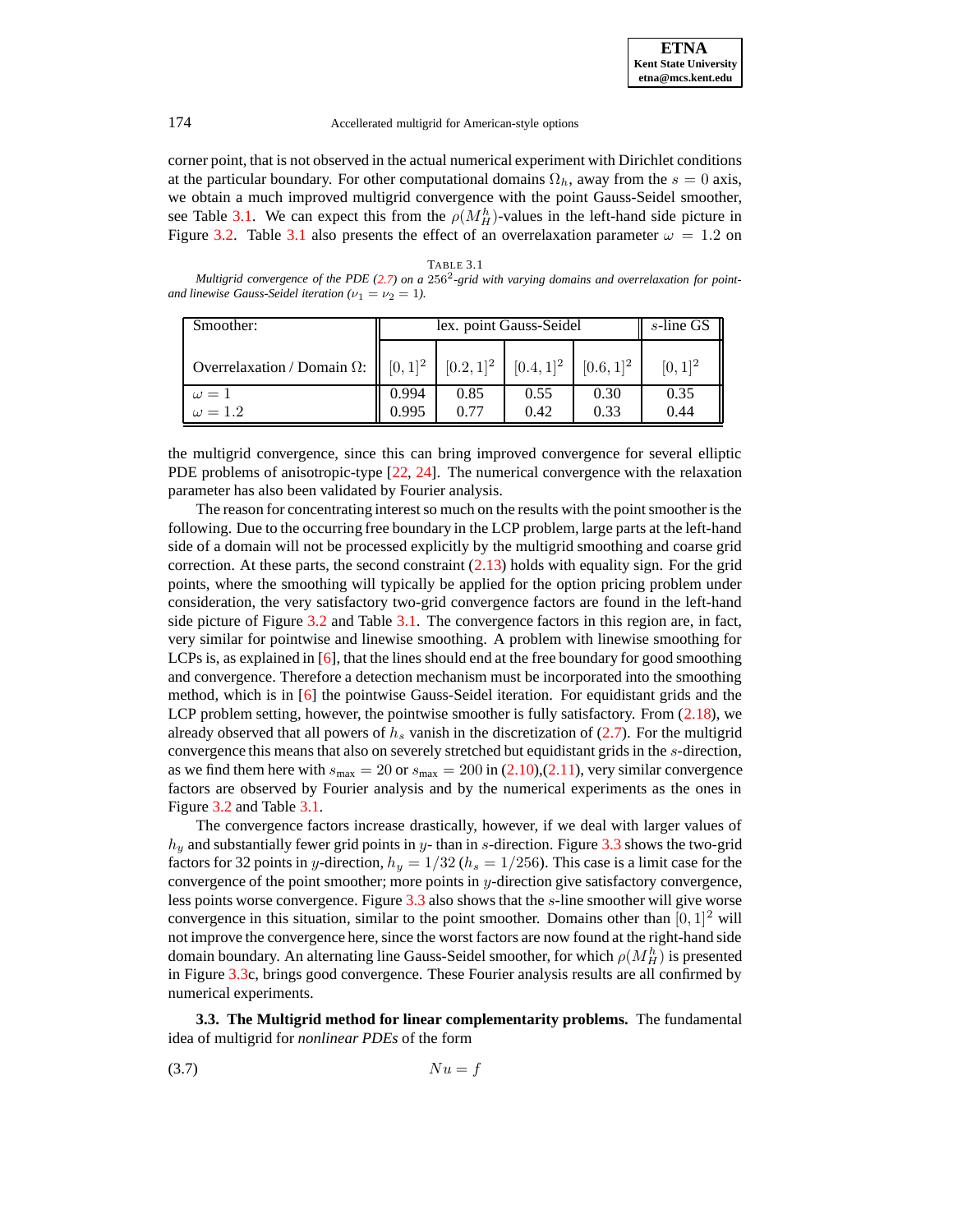

FIG. 3.3. *Fourier two-grid factors for a grid with*  $h_s = 1/256$ ,  $h_y = 1/32$ , (a) with point Gauss-Seidel *smoother, (b) with* s*-line Gauss-Seidel, (c) alt. line Gauss-Seidel.*

is the same as that for linear equations. First, the errors of the solution have to be smoothed so that they can be approximated on a coarser grid. Then, a nonlinear analog of the linear defect equation is transferred to the coarse grid. In the nonlinear case, the (exact) defect equation on  $\Omega_h$  is given by

(3.8) 
$$
N_h\left(\overline{u}_h^m + v_h^m\right) - N_h \overline{u}_h^m = d_h^m,
$$

with  $\overline{u}_h^m$  the approximation of the solution after relaxation in the mth multigrid cycle,  $v_h^m$  the error and  $d_h^m$  the corresponding defect. This equation is approximated on  $\Omega_H$  by

(3.9) 
$$
N_H \left( \overline{u}_H^m + \widehat{v}_H^m \right) - N_H \overline{u}_H^m = d_H^m,
$$

where  $\hat{v}_h^m$  is the coarse grid approximation of the error  $v_h^m$ . Not only is the defect  $d_h^m$  transferred to the coarse grid by some restriction operator  $I_h^H$ , but also the relaxed approximation  $\overline{u}_h^m$  itself by a restriction operator  $\hat{I}_h^H$ . On the coarse grid  $\Omega_H$ , we deal with the problem  $N_H w_H = f_H$ , where  $w_H = \overline{u}_H^m + \hat{v}_H^m$  and where the right-hand side  $f_H$  is defined by  $f_H := I_h^H(f_h - N_h \overline{u}_h^m) + N_H \widetilde{I}_h^H \overline{u}_h^m.$ 

The *coarse* grid *corrections*  $\hat{v}_H$  are interpolated back to the fine grid, where the fine grid errors are smoothed again. The generalization from two grids to multigrid is done recursively. If  $N_h$  and  $N_H$  are linear operators, the FAS method is equivalent to the (linear) multigrid correction scheme. It was shown in [\[3\]](#page-19-0), that a variant of FAS, the projected full approximation scheme, PFAS can be used to solve linear complementarity problems of the form [\(2.12\)](#page-4-2),[\(2.13\)](#page-4-2),[\(2.14\)](#page-4-2). PFAS is based on the projected Gauss-Seidel smoother [\(3.1\)](#page-6-3),[\(3.2\)](#page-6-3). We now explain coarse grid correction parts for the problem  $(2.12),(2.13),(2.14)$  $(2.12),(2.13),(2.14)$  $(2.12),(2.13),(2.14)$  $(2.12),(2.13),(2.14)$  $(2.12),(2.13),(2.14)$  in some more detail.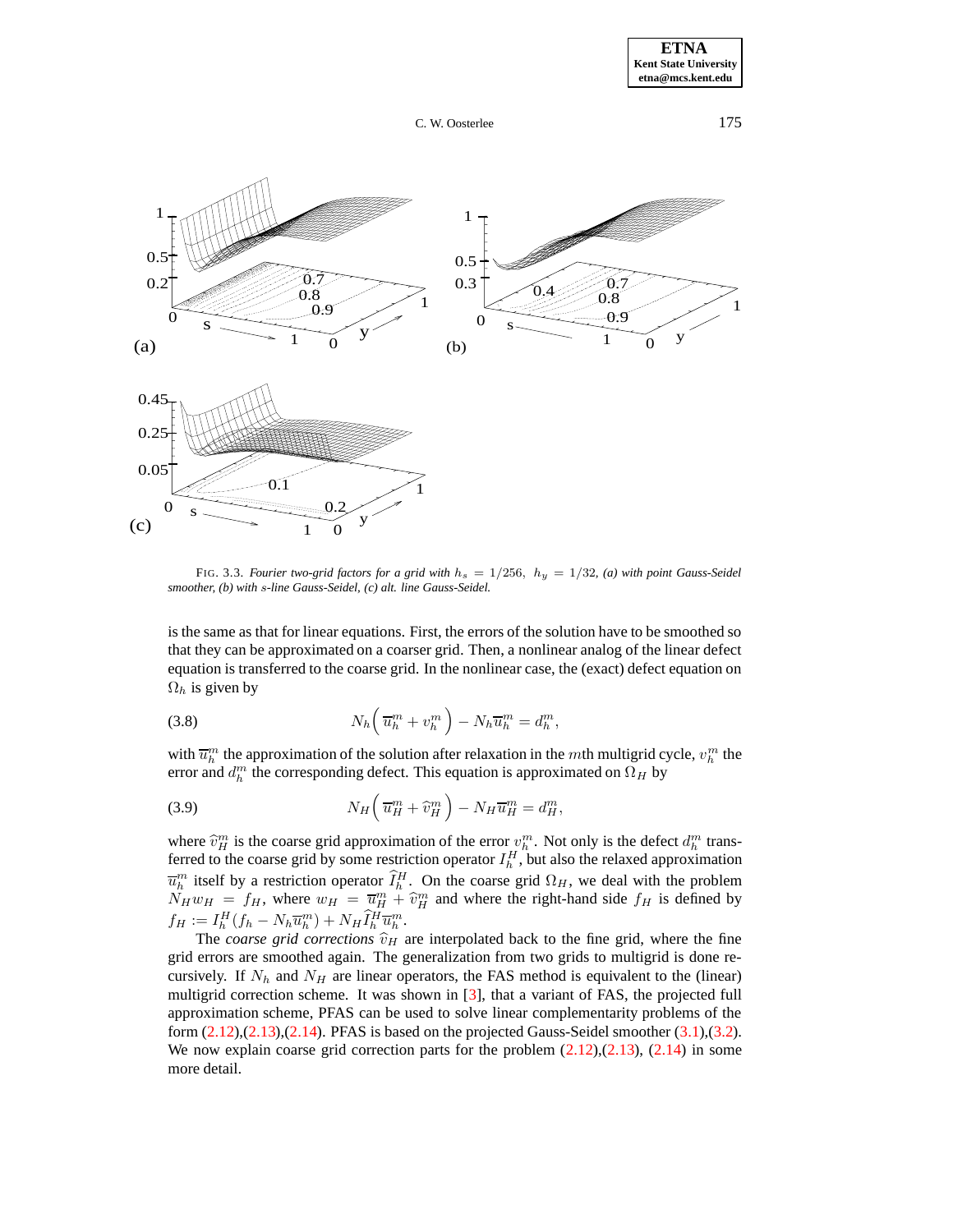

**3.3.1. The LCP coarse grid correction.** Suppose that the error  $v_h^m := u_h - \overline{u}_h^m$  is smooth after relaxation. The following LCP holds for  $v_h^m$ :

$$
L_h v_h^m \leq d_h^m, \quad \mathbf{x} \in \Omega,
$$
  
\n
$$
v_h^m + \overline{u}_h^m \geq f_{2,h}, \quad \mathbf{x} \in \Omega,
$$
  
\n
$$
(v_h^m + \overline{u}_h^m - f_{2,h})(L_h v_h^m - d_h^m) = 0, \quad \mathbf{x} \in \Omega,
$$

with defect:  $d_h^m = f_{1,h} - L_h \overline{u}_h^m$ . A smooth error  $v_h^m$  can be approximated on a coarse grid without any essential loss of information. The LCP coarse grid equation for the coarse grid approximation of the error  $\widehat{v}_H^m$  is therefore defined in PFAS by:

$$
L_H \widehat{v}_H^m \leq I_h^H d_h^m,
$$
  
\n
$$
\widehat{v}_H^m + \widehat{I}_h^H \overline{u}_h^m \geq f_{2,H},
$$
  
\n
$$
(\widehat{v}_H^m + \widehat{I}_h^H \overline{u}_h^m - f_{2,H})(L_H \widehat{v}_H^m - I_h^H d_h^m) = 0.
$$

Since the problem is nonlinear and we are solving inequalities, we solve for a full approximation  $u_m^m := \hat{v}_H^m + I_h^H \overline{u}_h^m$  but interpolate only  $\hat{v}_H^m$  back to the fine grid.

A relevant difference between multigrid methods for equations and inequalities follows from the requirement that, in the case of a converged solution on a fine grid  $\overline{u}_h^m \equiv u_h$ , corrections from the coarse grid equation should be zero. Then, we need

$$
I_H^h \widehat{v}_H^m = I_H^h (u_H^m - \widehat{I}_h^H u_h^m) = 0,
$$

leading to  $u_H^m = \tilde{I}_h^H u_h^m$  (assuming operator  $I_H^h$  keeps nonzero quantities nonzero). If for a fine grid LCP with a converged solution we consider the coarse grid correction, it leads to the following requirements  $\lceil 3 \rceil$  on the restriction operators,

<span id="page-11-1"></span>(3.10) 
$$
I_h^H(f_{1,h} - L_h u_h^m) \geq 0,
$$

$$
\widehat{I}_h^H u_h^m \geq f_{2,H},
$$

$$
(\widehat{I}_h^H u_h^m - f_{2,H})^T I_h^H(f_{1,h} - L_h u_h^m) = 0.
$$

For equations, since  $f_{1,h} - L_h u_h^m \equiv 0$  in this situation, these requirements are satisfied for any reasonable choice of  $I_h^H$  and  $\hat{I}_h^H$ . For LCPs, we choose for both restriction operators straight injection in order to satisfy the requirements  $(3.10)$ . The injection operator is in a certain sense "constraint preserving". (These requirements do not, however, prevent us from using any residual transfer in the interior, away from the free boundary).

The prolongation operator  $I_H^h$ , bilinear interpolation, is applied only for unknowns on the "inactive" points, as this resulted in the best convergence in [\[3\]](#page-19-0) (for detail, see M6 in section 5 of [\[3\]](#page-19-0)):

$$
\begin{aligned} u_h^m &\Leftarrow \overline{u}_h^m + I_H^h \widehat{v}_H^m \quad \text{if} \quad \overline{u}_h^m > f_{2,h}, \\ u_h^m &\Leftarrow \overline{u}_h^m \quad \text{elsewhere} \quad (\overline{u}_h^m = f_{2,h}). \end{aligned}
$$

This combination of restriction and prolongation does not satisfy the well-known rule [\[21,](#page-20-16) [19\]](#page-20-4) on the orders of the transfer operators, for example, for PDEs with second derivatives. Moreover, it is known that problems with Neumann boundary conditions, as they appear for the option pricing problem in the stochastic volatility setting, converge rapidly with so-called modified full weighting operators at the boundary [\[19\]](#page-20-4). These boundary transfer operators are not used here, because of the requirements  $(3.10)$ . From these points of view, the coarse

<span id="page-11-0"></span>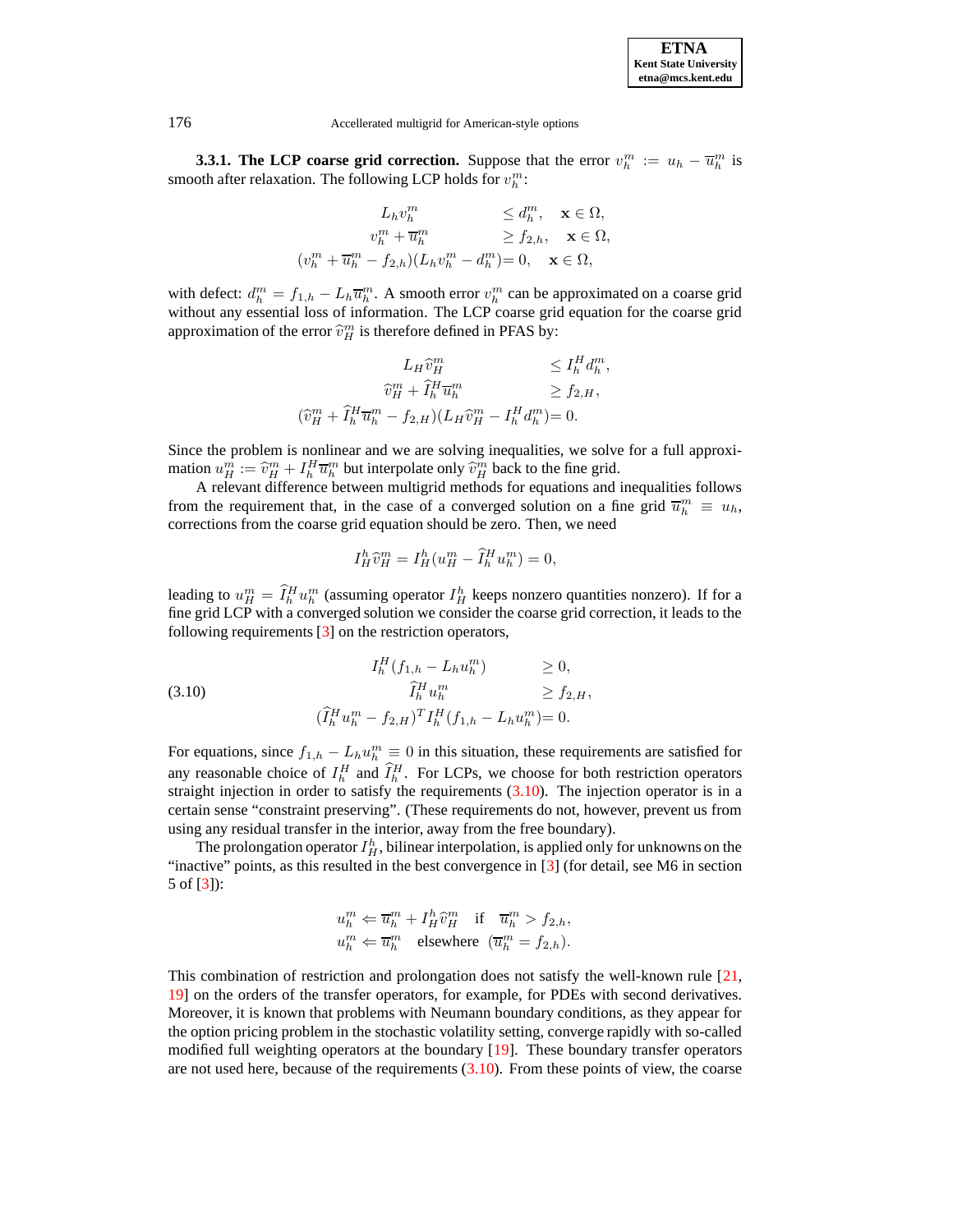**ETNA Kent State University etna@mcs.kent.edu**

C. W. Oosterlee 177

grid correction part might be not as powerful as it is commonly for multigrid for elliptic PDEs. Extra investment in smoothing (more iterations, line or ILU smoothers, etc.), or other approaches for convergence improvement might be necessary for fast and robust convergence.

The robustness of PFAS is also discussed in [\[13\]](#page-20-19), where a convergence proof for a PFAS competitor, the so-called monotone multigrid method is presented. The example on which this discussion is based is not, however, a decisive example for possible robustness problems of PFAS for the LCPs as we will show in Section [5.1.](#page-14-1) Notwithstanding this discussion, we present an improvement for the robustness of PFAS by using it as a "preconditioner" for an acceleration method in Section [4.](#page-12-0)

<span id="page-12-0"></span>**4. Acceleration of Multigrid by Iterate Recombination (Multigrid as a Preconditioner).** In this section, we discuss multigrid used as a preconditioner for Krylov subspace methods. From the multigrid point of view, multigrid as a preconditioner can also be interpreted as an acceleration of multigrid by iterate recombination. This interpretation easily allows generalizations, for example, to nonlinear problems and also to linear complementarity problems.

Let  $u_h^0$  be an initial approximation for solving  $L_h u_h = f_h$  and  $d_h^0 = f_h - L_h u_h^0$  its defect. The *Krylov subspace*  $K_h^m$  is defined by  $K_h^m := \text{span}[d_h^0, L_h d_h^0, \dots, L_h^{m-1} d_h^0]$ . This subspace can also be represented by

<span id="page-12-1"></span>(4.1) 
$$
K_h^m = \text{span}[u_h^1 - u_h^0, u_h^2 - u_h^1, \dots, u_h^m - u_h^{m-1}]
$$

$$
= \text{span}[u_h^0 - u_h^m, u_h^1 - u_h^m, \dots, u_h^{m-1} - u_h^m],
$$

where the  $u_h^m = (I_h - I_h)u_h^{m-1} + f_h$  are the iterates from the well-known Richardson's iteration. These representations are easily obtained by induction using

$$
u_h^1 - u_h^0 = d_h^0 \t, \t u_h^{i+1} - u_h^i = (I_h - L_h)(u_h^i - u_h^{i-1}) \t.
$$

The Krylov subspace approximation

$$
u_{h,\text{acc}}^m \in u_h^0 + K_h^m = u_h^0 + \text{span}[d_h^0, L_h d_h^0, \dots, L_h^{m-1} d_h^0]
$$

is then characterized by finding approximations  $u_{h,\text{acc}}^m$  for  $m = 1, 2, \ldots$  *with minimal defect* in a suitable norm. The various Krylov subspace methods differ in the way the minimization is carried out. If we use the  $|| \cdot ||_2$  norm for minimization, we obtain GMRES [\[18\]](#page-20-5). In the same way as the classical single grid iterative methods can be used as preconditioners, it is also possible to use a linear multigrid method (algebraic multigrid, for example) as a preconditioner.

Multigrid acceleration by iterate recombination and multigrid preconditioning lead to very similar algorithms: We search for an improved solution based on the second representa-tion of the subspace in [\(4.1\)](#page-12-1). In order to find an improved approximation  $u_{h,\text{acc}}^m$ , we consider a linear combination of the  $\widetilde{m} + 1$  latest approximations  $u_h^{m-i}$ ,  $i = 0, \dots, \widetilde{m}$  (assuming  $m \geq \widetilde{m}$ ),

<span id="page-12-2"></span>(4.2) 
$$
u_{h,\text{acc}}^m = u_h^m + \sum_{i=1}^{\tilde{m}} \overline{\alpha}_i (u_h^{m-i} - u_h^m).
$$

<span id="page-12-3"></span>For linear equations, the corresponding defect,  $d_{h,\text{acc}}^m = f_h - L_h u_{h,\text{acc}}^m$ , is given by

(4.3) 
$$
d_{h,\text{acc}}^m = d_h^m + \sum_{i=1}^{\tilde{m}} \overline{\alpha}_i (d_h^{m-i} - d_h^m),
$$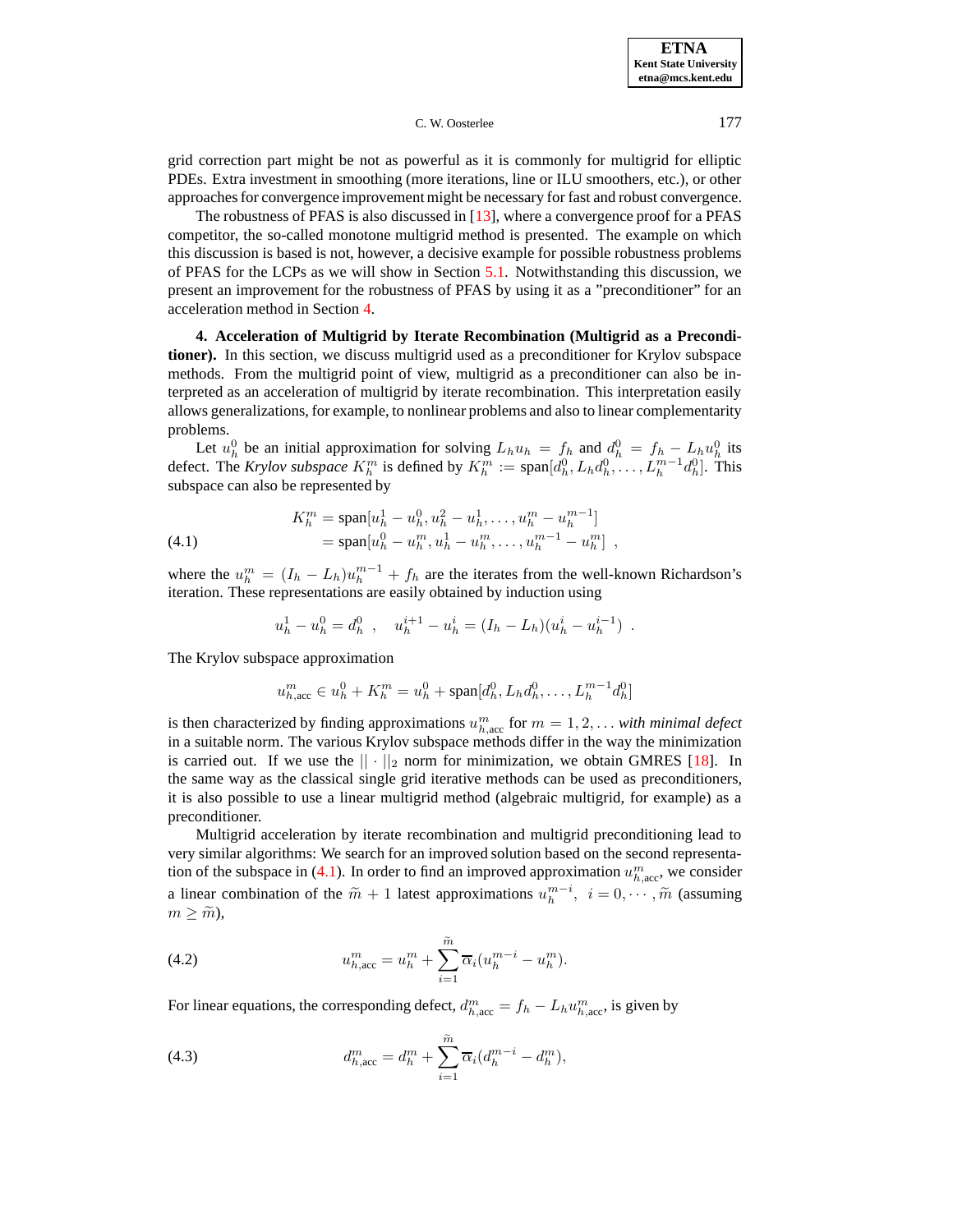where  $d_h^{m-i} = f_h - L_h u_h^{m-i}$ . In order to obtain an improved approximation  $u_{h,\text{acc}}^m$ , the parameters  $\overline{\alpha}_i$  are determined in such a way that the defect  $d_{h,\text{acc}}^m$  is minimized, for example with respect to the  $l_2$ -norm  $|| \cdot ||_2$ . This is a classical defect minimization problem. Here, we solve the system of normal equations. The work for solving the minimization problem is small. In general, for such minimization problems, it may happen that one has to deal with an extremely ill-conditioned matrix. However, in this setting  $\tilde{m}$  can often be chosen small, for example, 5 or less. Such small matrices are usually still satisfactorily conditioned, so that the matrix can be solved directly. In the linear case, it is not important whether the accelerated unknowns are chosen for  $u(4.2)$  $u(4.2)$  or the multigrid iterates. It merely implies different weights  $\overline{\alpha}_i$  in the recombination process. We always use the accelerated iterates. This saves some storage and it is beneficial in the nonlinear case discussed below. The resulting iter-ative method is outlined in Figure [4.1,](#page-15-0) where the current approximation  $u_h^m$  is replaced by



FIG. 4.1. *Recombination of multigrid iterates*

 $u_{h,\text{acc}}^m$ . With this approximation replacement, the next multigrid cycle is performed resulting in a new iterate  $u_h^{m+1}$ . The recombination [\(4.2\)](#page-12-2) is again carried out with the latest iterates  $u_h^{m+1-i}$ ,  $i = 0, \dots, \tilde{m}$  and so on.

It is possible to generalize the idea of iterate recombination to nonlinearsituations, where a nonlinear multigrid method, such as FAS is used. In this case, the defect relation [\(4.3\)](#page-12-3) does not hold exactly, due to the nonlinearity.  $u_h^m$  is then only substituted by  $u_{h,\text{acc}}^m$ , if the defect  $d_{h,\text{acc}}^m$  of  $u_{h,\text{acc}}^m$  is not much larger than the defect  $d_h^m$  (as described below).

Here, we generalize the defect minimization approach to linear complementarity problems. This is done very similarly to the generalization to nonlinear PDEs. PFAS will be used as the underlying multigrid method, whose iterates are recombined. The defect minimization for obtaining an improved solution is based on *equation* [\(1.3\)](#page-0-0) in the system of linear complementarity,

$$
d_{h,\mathrm{acc}}^m = (u_{h,\mathrm{acc}}^m - f_{2,h})(Lu_{h,\mathrm{acc}}^m - f_{1,h}).
$$

We obtain solutions with an improved defect that satisfy constraint  $(1.2)$ , as all recombined iterates do. The points where  $u = f_2$  in the linear combination are the 'intersection' of the sets of these contact points amongst all the vectors participating in the linear combination with nonzero coefficients. The linear combination cannot increase the number of contact points. The convergence of the method to a solution that also satisfies  $(1.1)$  is still based on the convergence of PSOR in [\[7\]](#page-20-1). If all the vectors participating in the linear combination satisfy [\(1.1\)](#page-0-0) at any particular point, then so does any linear combination (by the linearity of L).

The resulting method can be interpreted as a projected Gauss-Seidel method, accelerated in terms of the coarse grid correction by a projected FAS multigrid method and accelerated further in terms of an outer iteration by a recombination technique.

Due to the nonlinearity, criteria for replacing the PFAS solution  $u_h^m$  by the accelerated solution  $u_{h,\text{acc}}^m$  are needed. We use the following selection criteria: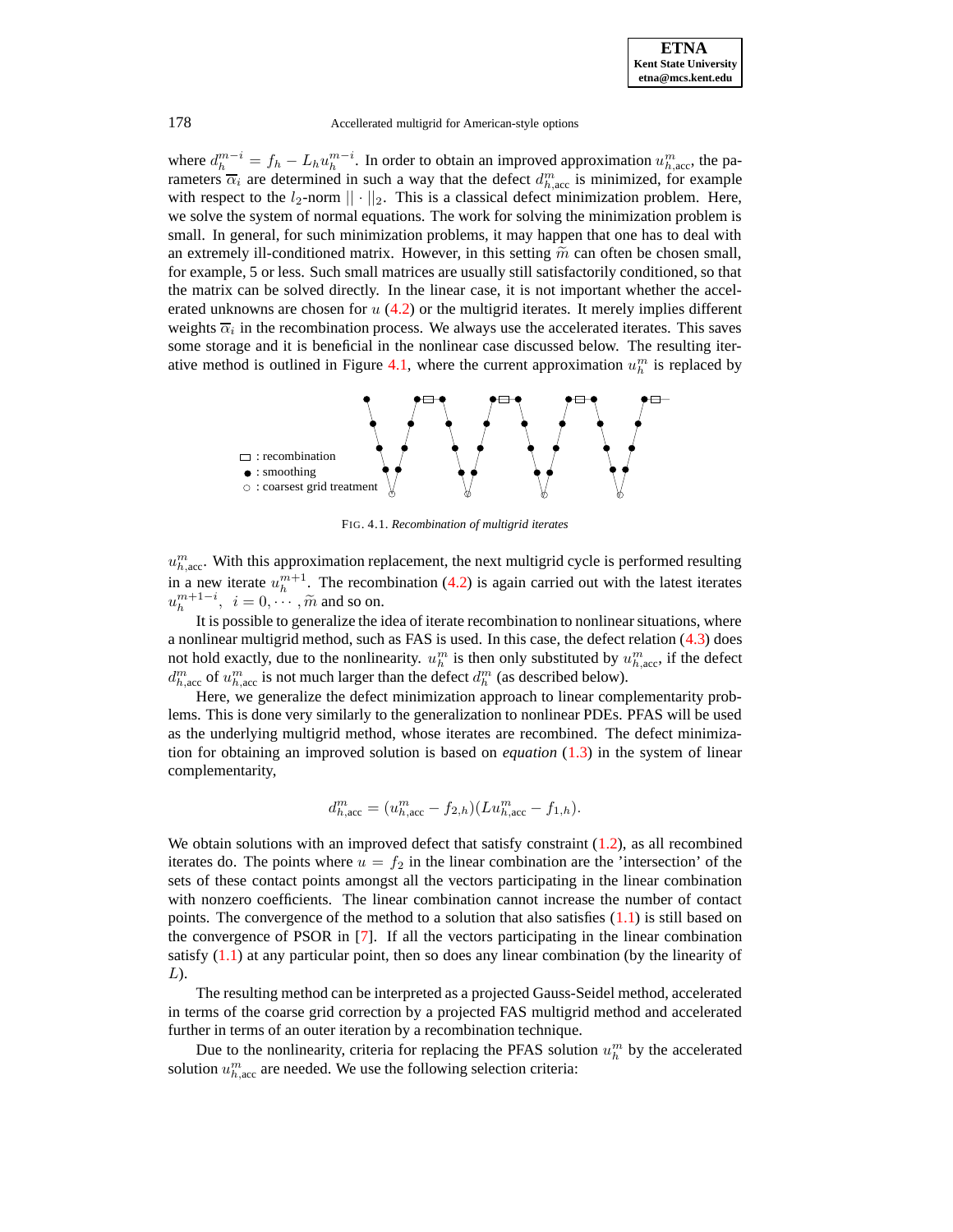1. The norm of  $d_{h,\text{acc}}^m$  is not larger than  $d_h^m$  and the  $\widetilde{m}$  intermediate defects  $d_h^{m-i}$ :

(4.4) 
$$
||d_{h,\text{acc}}^m||_2 < \min_{1 \le i \le \tilde{m}} (||d_h^{m-i}||_2, ||d_h^m||_2)
$$

2.  $u_{h,\text{acc}}^m$  is not too close to any of the intermediate solutions unless a considerable decrease of the defect norm is achieved.

Criterion 2 is necessary to prevent stagnation in the convergence. The same criteria are used for restarting the Krylov subspace, as is presented in [\[20\]](#page-20-6). Restarting takes place if the criteria are not satisfied in two consecutive iterations.

<span id="page-14-0"></span>**5. Numerical Results.** In this section, we present some numerical experiments. We measure the size of the defect of equation  $(2.14)$  in the LCP system. In addition to this defect, we also checked the difference between the previous and a current solution, as in [\[3\]](#page-19-0). Both measures show a very similar convergence history. Indicated in the Tables [5.3](#page-18-0) and [5.4](#page-19-4) below is the average number of cycles per time step to reduce the defect in  $(2.14)$  in the infinity norm by five orders of magnitude,

(5.1) 
$$
\frac{|d_h^m(s, y, t)|_{\infty}}{|d_h^0(s, y, t)|_{\infty}} \le 10^{-5}.
$$

This quantity is also presented if the recombination is applied (in that case, the defect after the recombination is given by  $d_h^m$ ).

As an appetizer, before we consider the option pricing problem, we briefly discuss an LCP from [\[13\]](#page-20-19) based on the Laplace operator. In [13], a very poor PFAS convergence was presented. We will consider this problem with PFAS in more detail also including the recombination technique and show a very satisfactory convergence.

<span id="page-14-2"></span><span id="page-14-1"></span>**5.1. Linear complementarity model problem based on Laplace operator.** In [\[13\]](#page-20-19), the following optimization problem modelling elasto-plastic torsion of a cylindrical bar in a model region  $\Omega = (0, 1) \times (0, 1)$  is considered,

(5.2) 
$$
u_{ss} + u_{yy} \leq 2C, \qquad \mathbf{x} \in \Omega, u \leq d(\mathbf{x}, \partial \Omega), \qquad \mathbf{x} \in \Omega, u + d(\mathbf{x}, \partial \Omega) (u_{ss} + u_{yy} - 2C) = 0, \qquad \mathbf{x} \in \Omega, with boundary cond.  $u = 0, \qquad \mathbf{x} \in \partial \Omega,$
$$

where the d(x,  $\partial\Omega$ )-operator measures the distance from a grid point  $x = (s, y)$  to the domain boundary ∂Ω.

With parameter  $C = 10$ , the problem [\(5.2\)](#page-14-2) was considered to be very difficult in [\[13\]](#page-20-19). Figure [5.1](#page-15-0) presents level curves of the solution (left-hand side figure) and the small region of "inactive" points, where  $u_{ss} + u_{yy} = 2C$  is valid (right-hand side picture). This region, whose size depends on parameter  $C$ , represents the plastic region, whereas the active points, where the second constraint with equality sign is valid, represents the elastic region (see [\[17\]](#page-20-20) for details). In [\[13\]](#page-20-19) the V-cycle PFAS convergence with only one lexicographic projected Gauss-Seidel smoothing iteration has been presented. This convergence is not satisfactory as is confirmed by the upper curve at the top of Figure [5.2,](#page-16-0) where the same multigrid components as in [\[13\]](#page-20-19) are used. This result is, however, not a real surprise. Even for linear elliptic PDEs, a multigrid V-cycle with one smoothing iteration, injection as the restriction operator and a direct discretization of the PDE on coarse grids must be considered with caution [\[19\]](#page-20-4). An injection-based coarse grid correction must be supplied with more smoothing iterations and with more coarse grid processing as confirmed in the upper picture in Figure [5.2:](#page-16-0) An  $F(2,0)$ cycle with only slightly more work on coarser grids leads to very fast multigrid convergence.

**ETNA Kent State University etna@mcs.kent.edu**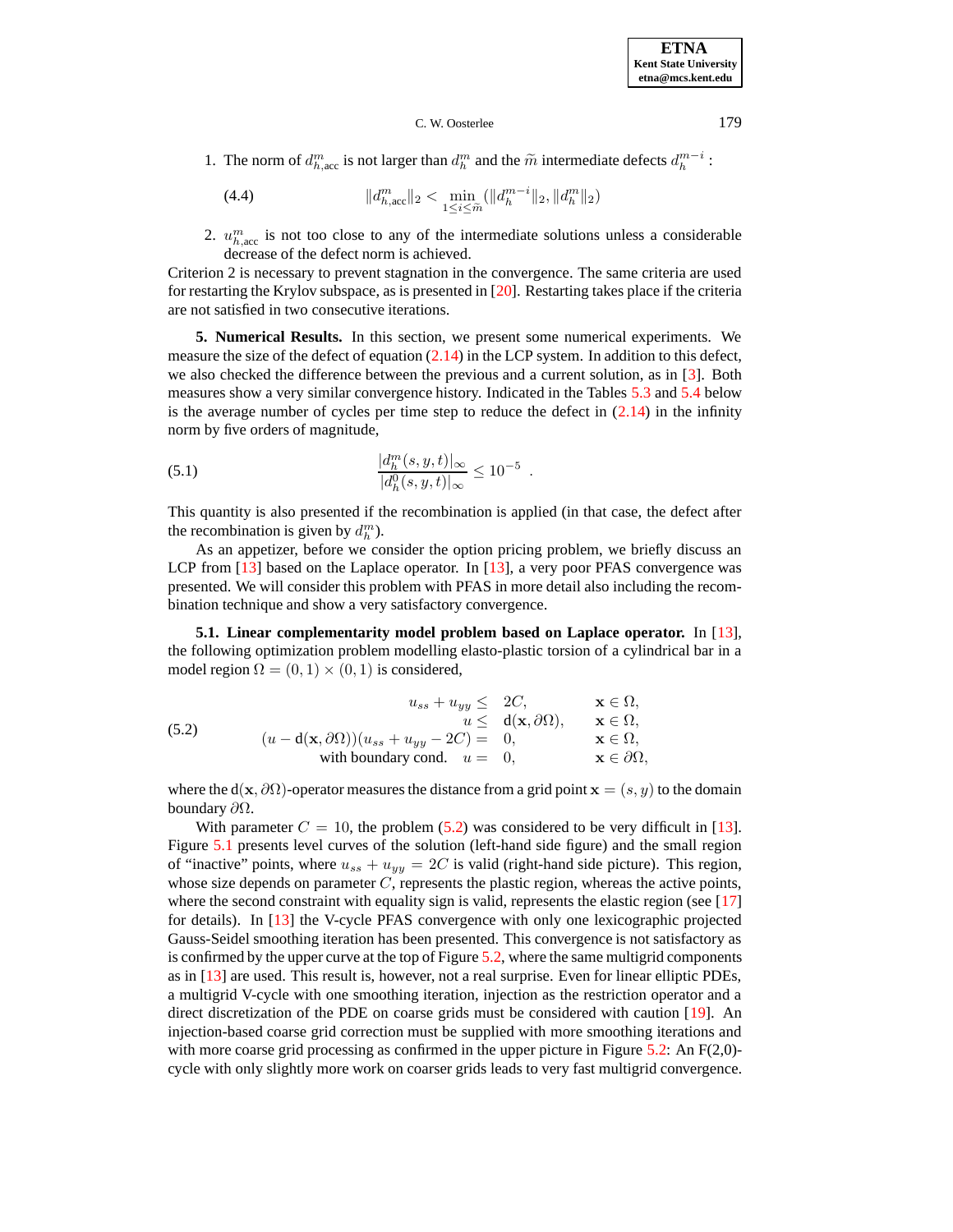

<span id="page-15-0"></span>FIG. 5.1. *Level curves* and *inactive set for*  $C = 10$ *.* 

These results are computed on a  $256<sup>2</sup>$  grid. By only looking at the V(1,0)-cycle convergence, an incorrect impression of the quality of PFAS might easily lead to unnecessarily considering other solution methods.

In the lower picture in Figure [5.2,](#page-16-0) we present the convergence of accelerated multigrid, where 3 iterates are recombined after each multigrid cycle. A faster and more robust convergence is obtained in this case. Table [5.1](#page-15-1) finally presents average reduction factors for different grid sizes and multigrid cycles. Especially the F-cycles show a very satisfactory convergence, even without the recombination technique.

<span id="page-15-1"></span>TABLE 5.1 *Multigrid* and accelerated multigrid convergence  $(\widetilde{m} = 3)$  for the 2D model LCP and various multigrid cycles.

| Grid    | Cycles |                 |      |                 |        |  |  |
|---------|--------|-----------------|------|-----------------|--------|--|--|
|         |        | $V(2,0) + acc.$ |      | $F(2,0) + acc.$ | F(1,1) |  |  |
| $128^2$ | 0.76   | 0.27            | 0.31 | 0.20            | 0.33   |  |  |
| $256^2$ | 0.97   | 0.31            | 0.37 | 0.21            | 0.35   |  |  |
| $512^2$ | 0.99   | 0.33            | 0.41 | 0.25            | 0.38   |  |  |

**5.2. An American-style option.** With the components introduced in Section [3,](#page-6-1) we now solve an LCP problem from American-style options with stochastic volatility. The PFAS multigrid method is based on the  $F(2,2)$ -cycle with pointwise lexicographic Gauss-Seidel smoothing.

<span id="page-15-2"></span>The parameter set considered is again

(5.3) 
$$
\alpha = 5, \ \beta = 0.16, \ \gamma = 0.9, \ \overline{\rho} = 0.1, \ \lambda = 0, \ r = 0.1
$$

and exercise price  $E = 10$ . The expiration date is set to  $T = 0.25$ . For this set of parameters reference solutions for the American put option prices are presented in [\[5\]](#page-20-21) and [\[25\]](#page-20-3). First, we discuss the accuracy of the discretization by comparing our numerical results on different grid sizes with the reference results.

A truncated domain  $\Omega = [0, s_{\text{max}}] \times [0, y_{\text{max}}]$  is used with  $s_{\text{max}} = 20$  and  $y_{\text{max}} = 1$ . The grids consist of 256 cells in the s-direction; in the y-direction four sizes are considered with 32, 64, 128 and 256 cells. Table [5.2](#page-18-1) compares the solution  $u_h$  obtained at  $y = 0.0625$  and  $y = 0.25$  respectively with the solutions in [\[5\]](#page-20-21) and [\[25\]](#page-20-3). The results agree very well, especially with those in [\[25\]](#page-20-3), in which the difference to the other reference result was discussed. This difference might be due to the stretched grid considered in [\[5\]](#page-20-21) or due to the interpolation technique and the first order accurate discretization employed there in some parts of the domain.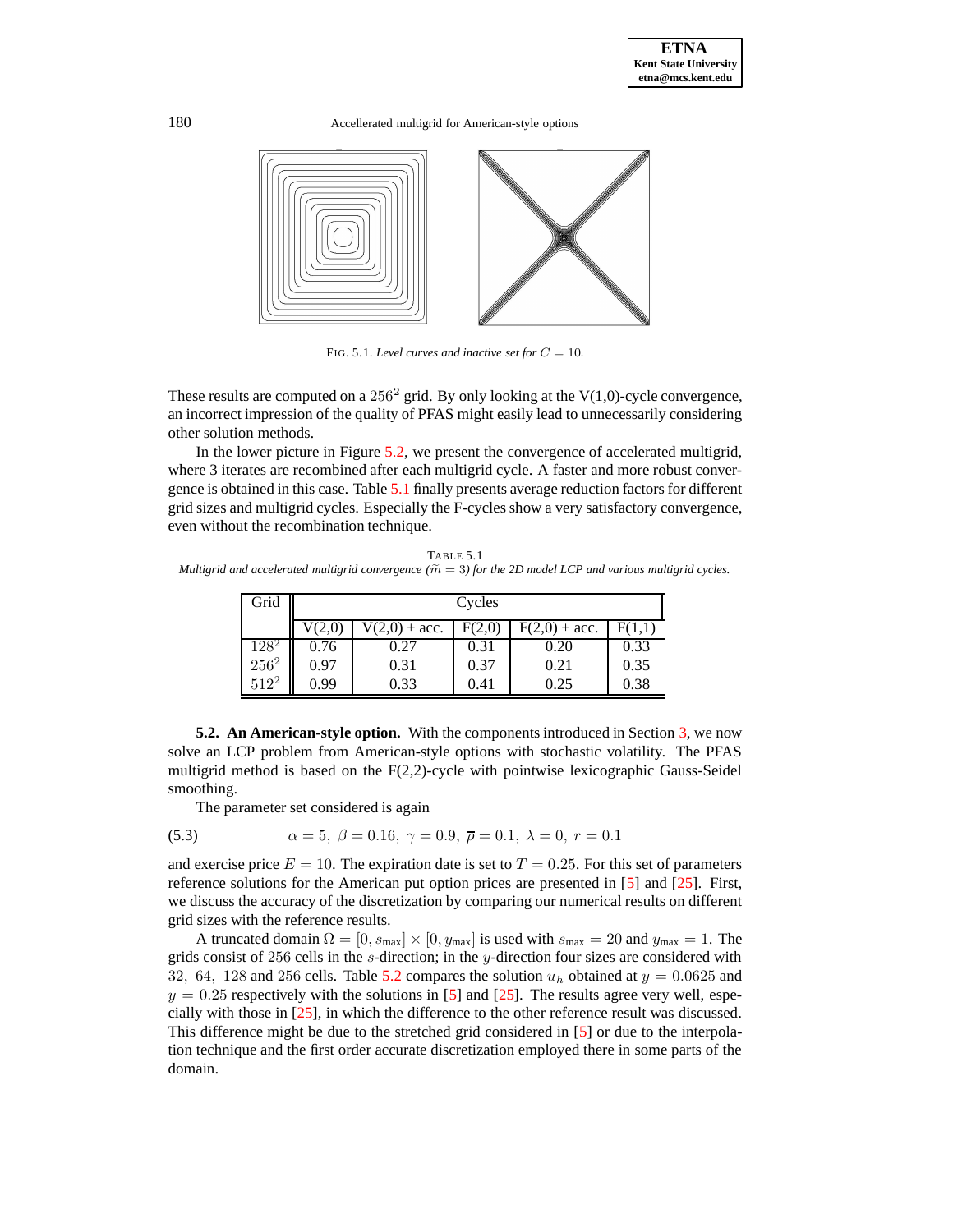

<span id="page-16-0"></span>FIG. 5.2. *Multigrid convergence with different cycles (upper picture) and convergence of multigrid with acceleration (lower picture), 3 recombined iterates,* 256<sup>2</sup> *-grid.*

Figure  $5.3$  presents the moving free boundary for this problem in pictures for the t values  $0, 0.05, 0.1, 0.15, 0.2$ . On the left-hand side of this free boundary, the active points are found, i.e., the constraint  $(2.13)$  with equality sign is valid.

Table [5.3](#page-18-0) presents the average number of multigrid iterations necessary to reduce the initial defect each time step by 5 orders of magnitude on the different grid sizes. In the left-hand side part of the table, the multigrid convergence without the recombination is presented. It can be seen that for problem  $(2.7)$  with parameter set  $(5.3)$  fewer grid points in the y-direction lead to worse multigrid convergence as discussed in the Fourier analysis section. The overrelaxation parameter helps in this case (see the  $256 \times 32$  results) to improve the convergence: instead of 46.5 iterations per time step, 27.6 are needed with  $\omega = 1.4$ . The right-hand side part of Table [5.3](#page-18-0) shows the results with the same multigrid algorithm accelerated by a recombination of the 3 previous iterates. A much better convergence is obtained now, especially in the case with only 32 grid points in the  $y$ -direction, whereas the convergence improvement on the  $256 \times 256$  grid is not impressive. This confirms the general impression that (almost)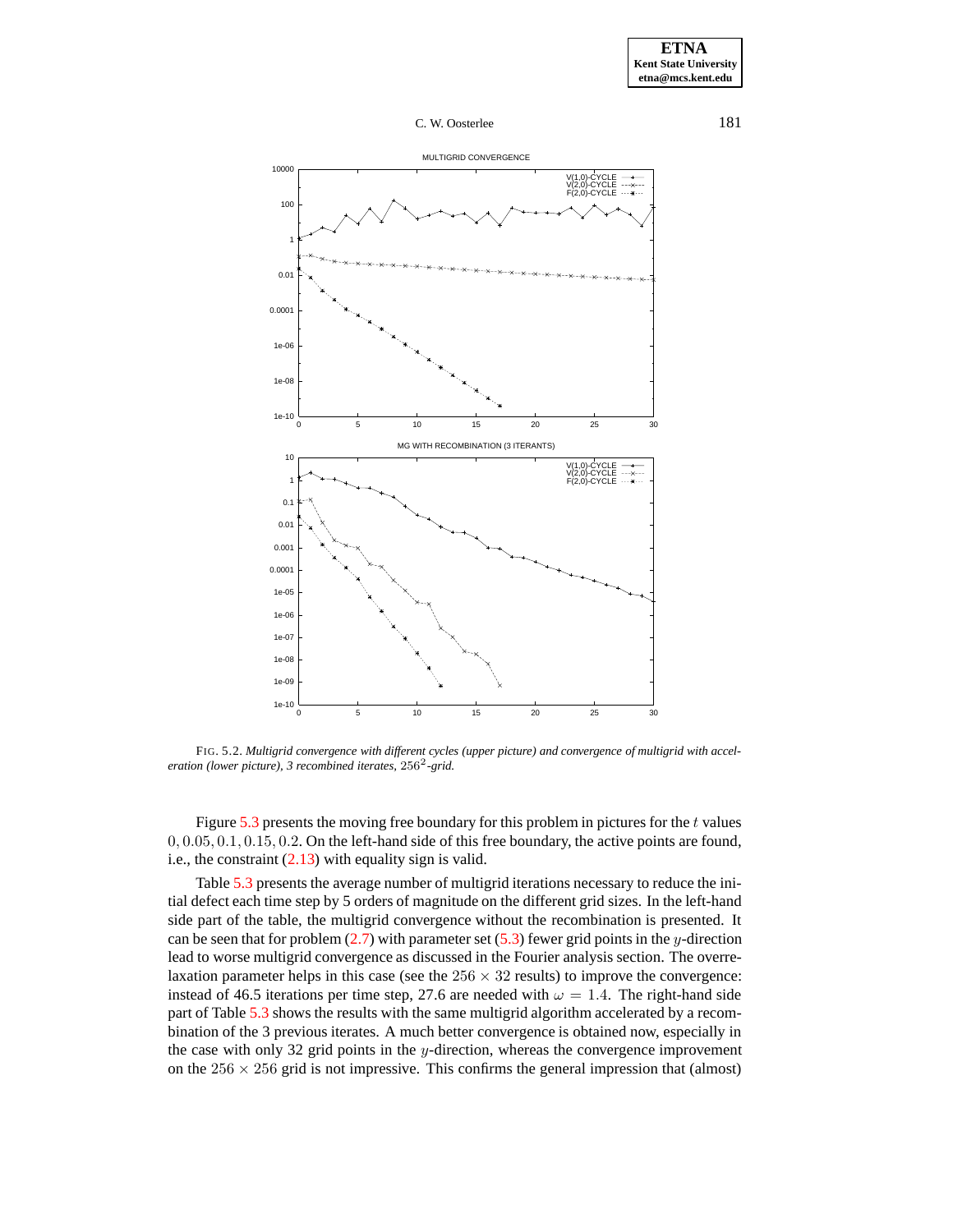

<span id="page-17-0"></span>FIG. 5.3. *The moving free boundary for the American put option.*

optimal multigrid methods are difficult to improve by Krylov subspace acceleration, whereas in cases in which one of the multigrid components (here it is the smoother) is not optimal, the acceleration by the recombination technique can give a more robust and faster convergence. It is also shown that the combination of the best overrelaxation in the left-hand side of Table [5.3](#page-18-0) with the recombination technique does not result in the best algorithm in the right-hand side. This has also been observed in [\[22\]](#page-20-17), where a multigrid method with pointwise relaxation used as a preconditioner is analyzed by Fourier analysis for model anisotropic equations. The best choice here seems to be an overrelaxation parameter of 1.1 combined with the recombination technique.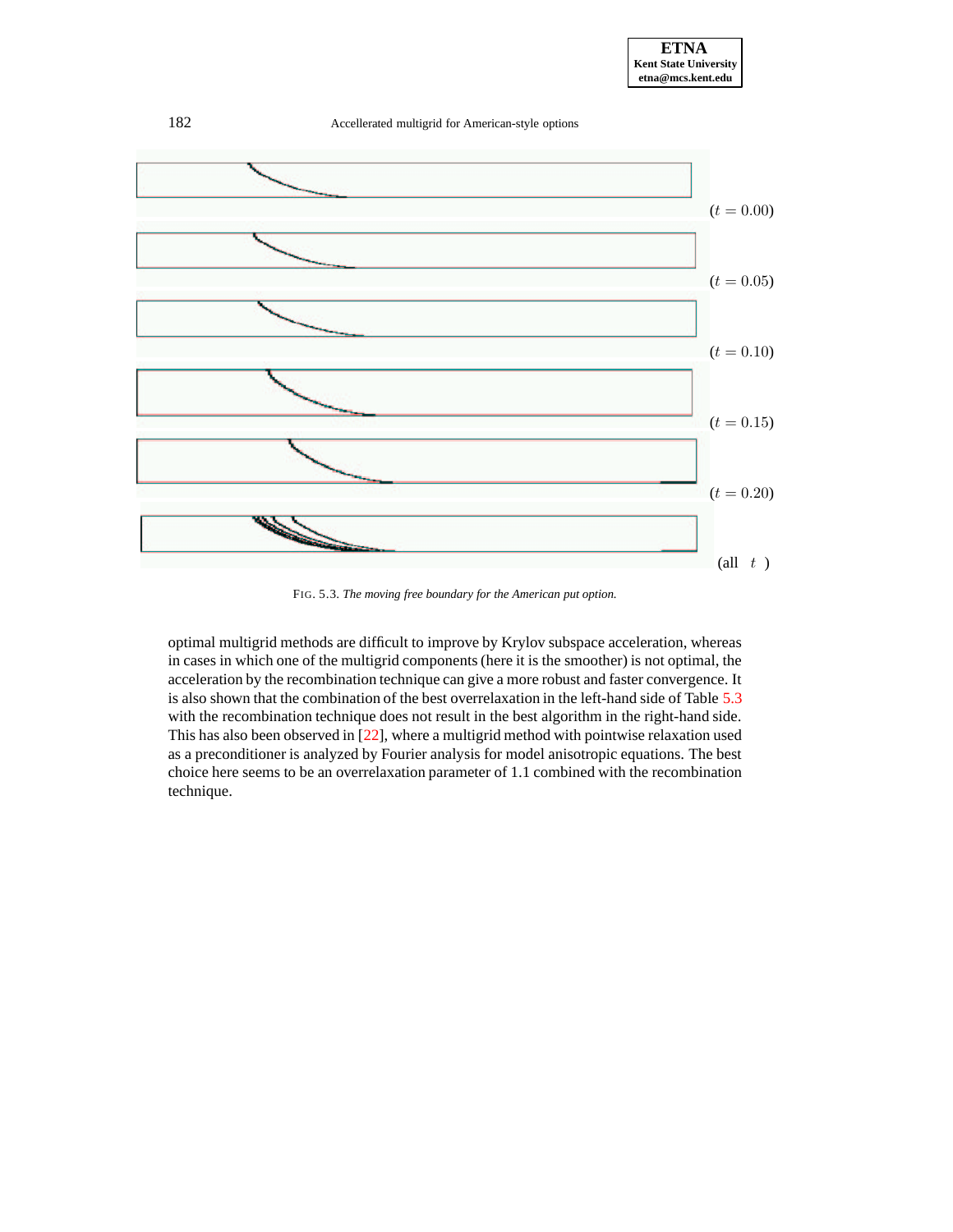<span id="page-18-1"></span>TABLE 5.2 *American put option values with stochastic volatility for* y = 0.0625 *and* y = 0.25 *compared with reference values on different grid sizes at*  $t = 0$ *,*  $E = 10$ *.* 

| $y = 0.0625$                         | Asset price |       |             |       |        |  |
|--------------------------------------|-------------|-------|-------------|-------|--------|--|
| Grid                                 | 8           | 9     | 10          | 11    | 12     |  |
| $256 \times 32$                      | 2.00        | 1.104 | 0.494       | 0.198 | 0.0769 |  |
| $256 \times 64$                      | 2.00        | 1.106 | 0.508       | 0.206 | 0.0793 |  |
| $256 \times 128$                     | 2.00        | 1.107 | 0.515       | 0.210 | 0.0804 |  |
| $256 \times 256$                     | 2.00        | 1.107 | 0.518       | 0.212 | 0.0809 |  |
| $256 \times 256$ (smaller time step) | 2.00        | 1.107 | 0.517       | 0.212 | 0.0815 |  |
| ref $[25]$                           | 2.00        | 1.108 | 0.520       | 0.214 | 0.0821 |  |
| ref $[5]$                            | 2.00        | 1.108 | 0.532       | 0.226 | 0.0907 |  |
|                                      |             |       |             |       |        |  |
| $y = 0.25$                           |             |       | Asset price |       |        |  |
| Grid                                 | 8           | 9     | 10          | 11    | 12     |  |
| $256 \times 32$                      | 2.079       | 1.334 | 0.796       | 0.449 | 0.242  |  |
| $256 \times 64$                      | 2.079       | 1.335 | 0.797       | 0.449 | 0.243  |  |
| $256 \times 128$                     | 2.079       | 1.335 | 0.797       | 0.449 | 0.243  |  |
| $256 \times 256$                     | 2.079       | 1.335 | 0.797       | 0.449 | 0.243  |  |
| $256 \times 256$ (smaller time step) | 2.079       | 1.334 | 0.796       | 0.449 | 0.243  |  |
| ref $[25]$                           | 2.078       | 1.334 | 0.796       | 0.448 | 0.243  |  |

TABLE 5.3 Average number of cycles needed for 5 orders of defect reduction over 20 time steps on different stretched meshes.

<span id="page-18-0"></span>

| Grid             | $F(2,2)$ -cycle |                |                | $F(2,2)$ - with recombination |      |                             |                |                |
|------------------|-----------------|----------------|----------------|-------------------------------|------|-----------------------------|----------------|----------------|
|                  | $\omega = 1$    | $\omega = 1.1$ | $\omega = 1.2$ | $\omega = 1.4$                |      | $\omega = 1$ $\omega = 1.1$ | $\omega = 1.2$ | $\omega = 1.4$ |
| $256^2$          | 5.3             |                | 6.0            | 8.0                           | 5.0  | 5.0                         | 5.6            | 7.5            |
| $256 \times 128$ | 5.9             | 6.6            | 6.6            | 8.1                           | 5.4  | 5.4                         | 5.5            | 6.6            |
| $256 \times 64$  | 16.7            | 15.5           | 14.5           | 11.9                          | 7.6  | 7.8                         | 7.7            | 8.3            |
| $256 \times 32$  | 46.5            | 41.5           | 36.7           | 27.6                          | 12.2 |                             | 11.8           | 14.0           |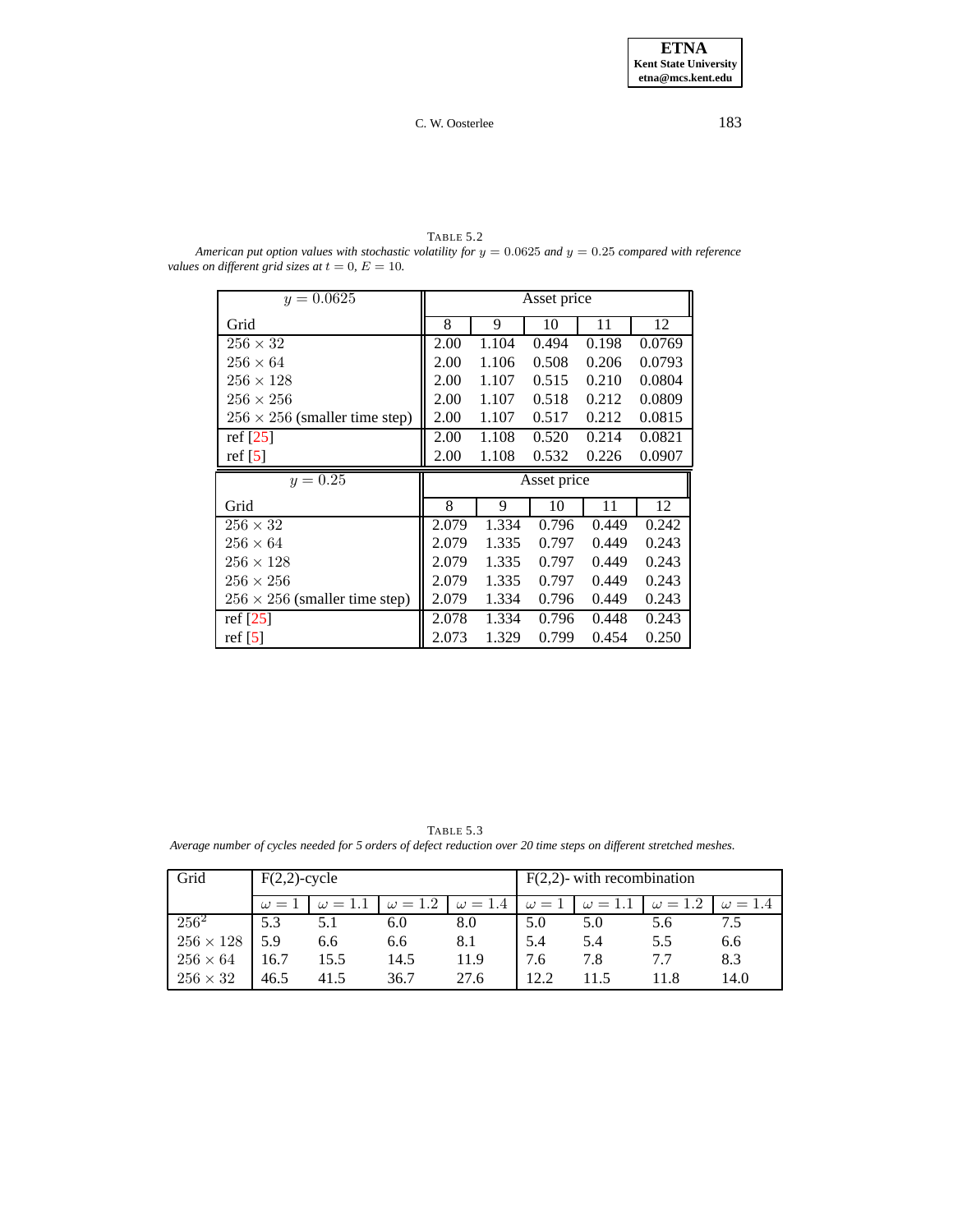Finally, Table [5.4](#page-19-4) presents the accelerated multigrid convergence with  $\tilde{m} = 3$  for the parameter set [\(5.3\)](#page-15-2) with  $E = 100$  and, therefore, with a 10 times larger domain,  $s_{\text{max}} = 200$ . As expected from the Fourier analysis, the convergence results are very similar to the results in Table [5.3.](#page-18-0)

<span id="page-19-4"></span>

|                                                                                                                    | <b>TABLE 5.4</b> |  |
|--------------------------------------------------------------------------------------------------------------------|------------------|--|
| Average number of cycles needed for 5 orders of defect reduction over 20 time steps on different stretched meshes. |                  |  |
|                                                                                                                    |                  |  |

| Method                                                    | .<br>Trid |                                                      |  |  |  |
|-----------------------------------------------------------|-----------|------------------------------------------------------|--|--|--|
|                                                           |           | $256 \times 128$   $256 \times 64$   $256 \times 32$ |  |  |  |
| F(2,2)- with recomb., $\tilde{m} = 3, \omega = 1.1$   5.3 |           |                                                      |  |  |  |

*Remark:* The method described here also works well for the call option with dividend payment. Although the free boundary is in a completely different part of the computational domain then, for the call option the solution is simply zero in the problematic part. It is, of course, still beneficial for the convergence to cut off the domain near  $s = 0$  as it was shown in Table [3.1.](#page-15-1)

**6. Conclusions.** In this paper we have presented a multigrid solution method for linear complementarity problems. The method is based on the projected full approximation scheme. It is combined with a recombination of iterates convergence acceleration technique. By providing much detail about the different parts of the solution method, we hope to give insight into its expected convergence. The smoother and the other components in the multigrid method have been analyzed by means of Fourier analysis for the main discrete operator appearing in the LCP. The Gauss-Seidel lexicographic point smoother was chosen here.

With the acceleration technique, fast convergence is obtained for an option pricing problem on grids with different grid sizes. The error of the discretization is determined by comparison with reference solutions.

The smoother proposed in [\[6\]](#page-20-2) consisting of a point SOR method for the free boundary detection followed by a modified line Gauss-Seidel smoother could also be employed here. The Fourier analysis results in Figure [3.3](#page-17-0) show, however, that only a multigrid method based on an alternating line smoother is robust. With such a more involved smoother, a recombination technique is not necessary for fast convergence.

Although we only considered one parameter set  $(3.6)$  in this paper, we used the Fourier analysis (not shown here) to investigate the parameter range for which the conclusionsremain valid. The sensitivity with respect to variations of the (important) parameter  $r$  is, for example in its relevant range, not at all significant. The same is true for the other parameters.

By retaining a point smoother for this 2D problem, we constructed a fast and cheap solver, that can serve as a basis for treating other, higher dimensional, problems in the option pricing context.

Acknowledgement The author gratefully acknowledges R. Wienands for providing his Fourier analysis software package LFA00 2D and his assistance in using it.

### **REFERENCES**

- <span id="page-19-3"></span><span id="page-19-1"></span>[1] C.A. Ball and A. Roma, Stochastic volatility option pricing. *J. Financial Quantitative Anal.,* 29: 589-607, 1994.
- <span id="page-19-0"></span>[2] A. Brandt, Multi–level adaptive solutions to boundary–value problems. *Math. Comp.,* 31: 333-390, 1977.
- [3] A. Brandt and C.W. Cryer, Multigrid algorithms for the solution of linear complementarity problems arising from free boundary problems, *SIAM J. Sci Comput.,* 4: 655-684, 1983.
- <span id="page-19-2"></span>[4] A. Brandt and V. Mikulinsky, On recombining iterants in multigrid algorithms and problems with small islands. *SIAM J. Sci. Comput.,* 16: 20-28, 1995.